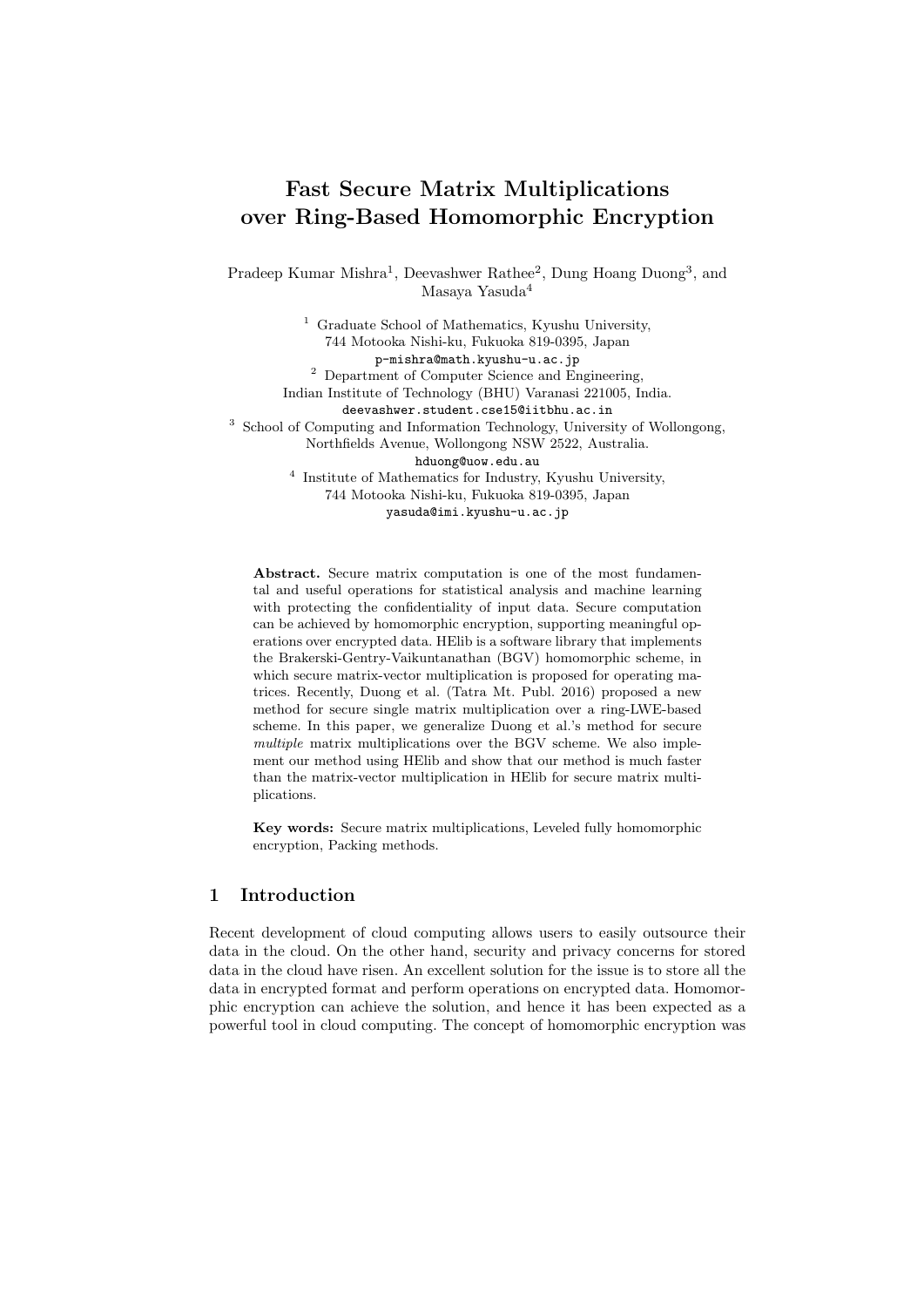first introduced by Rivest et al. in 1978 [25]. About 30 years later, the first scheme of fully homomorphic encryption (FHE) that supports arbitrary operations on encrypted data was constructed by Gentry [11]. After Gentry's pioneering work, a number of FHE schemes have been proposed and improved in both theory and practice. However, currently known FHE schemes are yet impractical for real applications. For example, it is reported in a recent work [7] that it takes 52 milliseconds for single gate bootstrapping to refresh the error in a ciphertext for unlimited operations. On the other hand, the Paillier scheme [24] and the BGN scheme [2] are practical, but their functionality is very limited. In recent years, somewhat homomorphic encryption (SHE), initially used as a building block for FHE construction, and its leveled improvement (called *leveled FHE*) have attracted a lot of attention from various communities. Both SHE and leveled FHE can support only a limited number of additions and multiplications, but it is applicable in various scenarios with reasonable performance (e.g., see [23, 13, 29, 1, 31, 6]). In particular, since leveled FHE has slower growth of the error in a ciphertext, it is more useful to evaluate a circuit of large depth.

Matrix computation is one of the most basic and useful operations for various applications, including statistical analysis, image processing and machine learning. In this paper, we focus on secure matrix multiplications (see Figure 1 below for an image of our goal). At present, ring-based leveled FHE schemes, such as BGV [4], FV [10], YASHE [3], and NTRU [19], are efficient and useful. BGV and FV schemes are based on the ring-LWE (learning with errors) assumption [21], and YASHE is a variant of NTRU. Costache and Smart [8] compared features of such schemes (see also [18] for a comparison), and showed that the BGV scheme is more efficient for large plaintext space than other schemes. Hence we use HElib [16] as a software library in our implementation of the BGV scheme. (Recently, HElib has been improved for efficiency [17].) For secure matrix computation, matrix-vector multiplication is proposed in HElib (see [15] for its manual). Recently, Lu et al. [20] slightly modified the matrix-vector multiplication for secure statistical analysis over HElib. As an individual work, Duong et al. [9] proposed efficient methods for secure single matrix multiplication over ring-based SHE schemes. Later, Wang et al. [28] modified Duong et al.'s methods for flexible matrix computation, but their modification is much less efficient for matrices of larger size.

Our Contributions We generalize Duong et al.'s methods [9] for secure multiple matrix multiplications over the BGV scheme using  $R = \mathbb{Z}[x]/(x^n + 1)$  as the base ring for a 2-power integer  $n$ . Our method can be used over the other ring-based SHE schemes. For secure multiplication between two matrices  $\bf{A}$  and **B**, a main ingredient of [9] is to pack **A** and **B** into two types of polynomial over R, and then encrypt the polynomials. The homomorphic property of the native plaintext space of the BGV scheme enables us to compute all the entries of  $\mathbf{A} \times \mathbf{B}$  over packed ciphertexts by homomorphic multiplication. Our new strategy for multiple matrix multiplications  $\mathbf{A}_1 \times \cdots \times \mathbf{A}_{\ell}$  is to propose three types of polynomial in R for  $\mathbf{A}_1 \times \mathbf{A}_2$ ,  $\mathbf{A}_3 \times \cdots \times \mathbf{A}_{\ell-1}$ , and  $\mathbf{A}_{\ell}$ . Specifically, we pack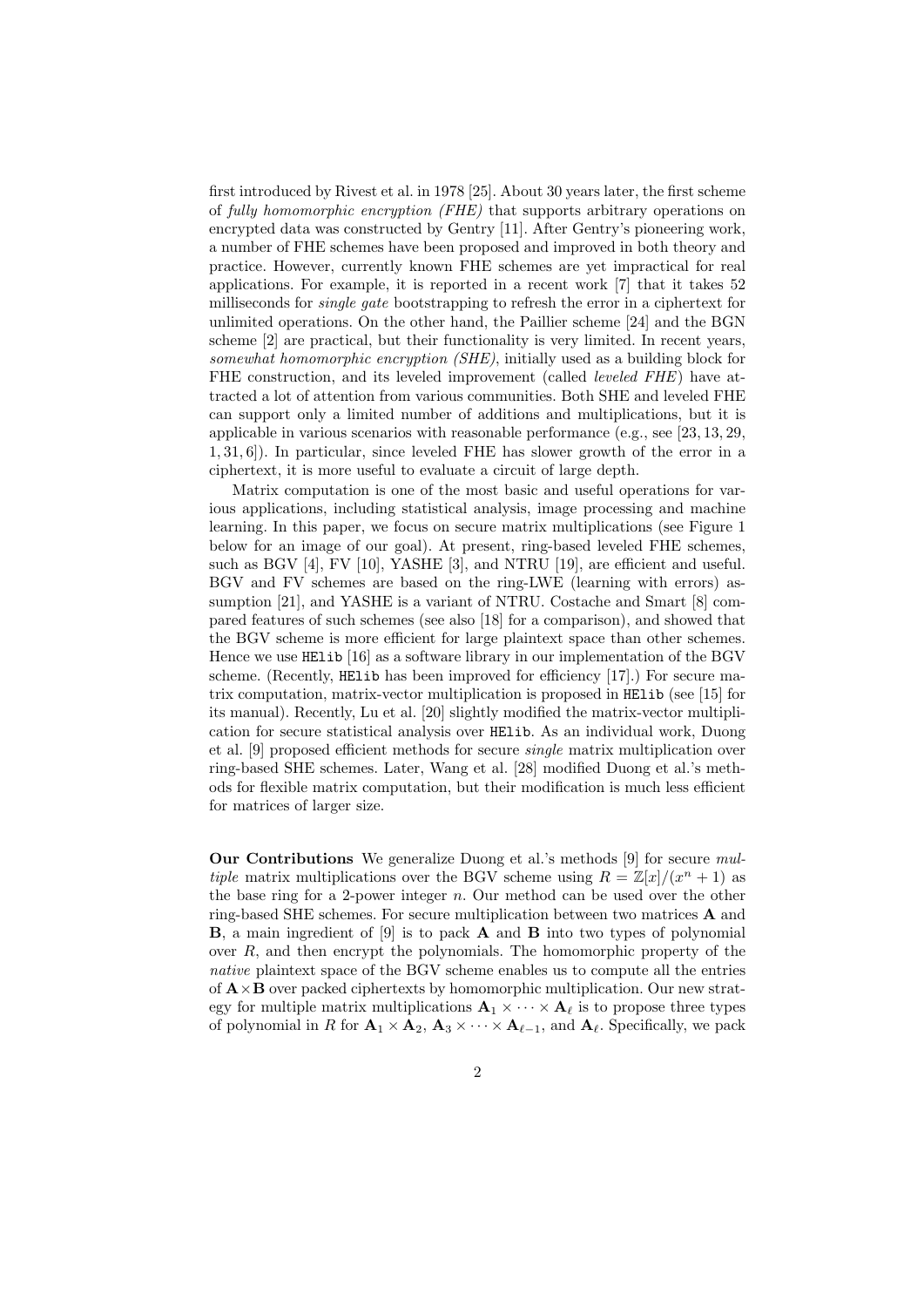$\mathbf{A}_1$  by the first transformation of [9], and flip the columns of  $\mathbf{A}_2$  and pack them using a method similar to  $A_1$  to obtain the entries of  $A_1 \times A_2$  in polynomial format. We propose new transformation to pack the product  $\mathbf{A}_3 \times \cdots \times \mathbf{A}_{\ell-1}$ into polynomial format. In contrast, we make use of the second transformation of [9] for  $\mathbf{A}_{\ell}$ . But our method requires for us to take an appropriate jump for exponents of the variable  $x$  of the polynomial ring  $R$  greater than the total degree of polynomials over R corresponding to the matrices  $A_1, \ldots, A_{\ell-1}$ , in order to avoid overlapping the coefficients of the decryption polynomial.

Different from ours, the matrix-vector multiplication implemented in HElib makes use of the plaintext slots of the BGV scheme, useful for SIMD (Single Instruction Multiple Data) operations (see [13] for a typical use). While the matrix-vector multiplication can only pack a row or column vector into a single ciphertext, ours can pack a matrix. Our method can also perform secure matrix multiplications by a few homomorphic multiplications over our packed ciphertexts. For a comparison of performance, we implement our method and compare with the matrix-vector multiplication over HE1ib. With our implementation results, we also discuss advantages and limitations of our method.

This is a fully revised paper of the conference paper [22]. Main differences are as follows:

- 1. We complete a proof of our secure matrix multiplications among three matrices (Theorem 2 below).
- 2. We also give a generalization of Duong et al.'s method for  $\mathbf{A}_1 \times \cdots \times \mathbf{A}_\ell$ with  $\ell > 4$  (Subsection 3.2 below).
- 3. While the BV scheme [5] is implemented in [22], we here implement the BGV scheme over HElib for our secure matrix multiplications. Furthermore, we compare performance results of our method and the matrix-vector multiplication over HElib (Section 4 below).

# 2 Preliminaries

HELID  $[16]$  is an open-source C++ library that implements a variant of the ring-LWE-based BGV scheme [4], improved by Gentry, Halevi and Smart [12]. It includes the Smart-Vercauteren ciphertext packing [26], high-level procedures for data-movement and simple linear algebra, modulus and key switching operations, and bootstrapping. In this section, we review the BGV scheme implemented in HElib.

## 2.1 The BGV Scheme

The BGV scheme is a leveled homomorphic encryption scheme based on ring-LWE. For a positive integer  $N$ , the scheme is defined over the ring

$$
R = \mathbb{Z}[x]/(\Phi_N(x)),
$$

where  $\Phi_N(x)$  is the N-th cyclotomic polynomial of degree  $\phi(N)$  (here  $\phi$  is the Euler's totient function). Every polynomial in  $R$  can be represented as a vector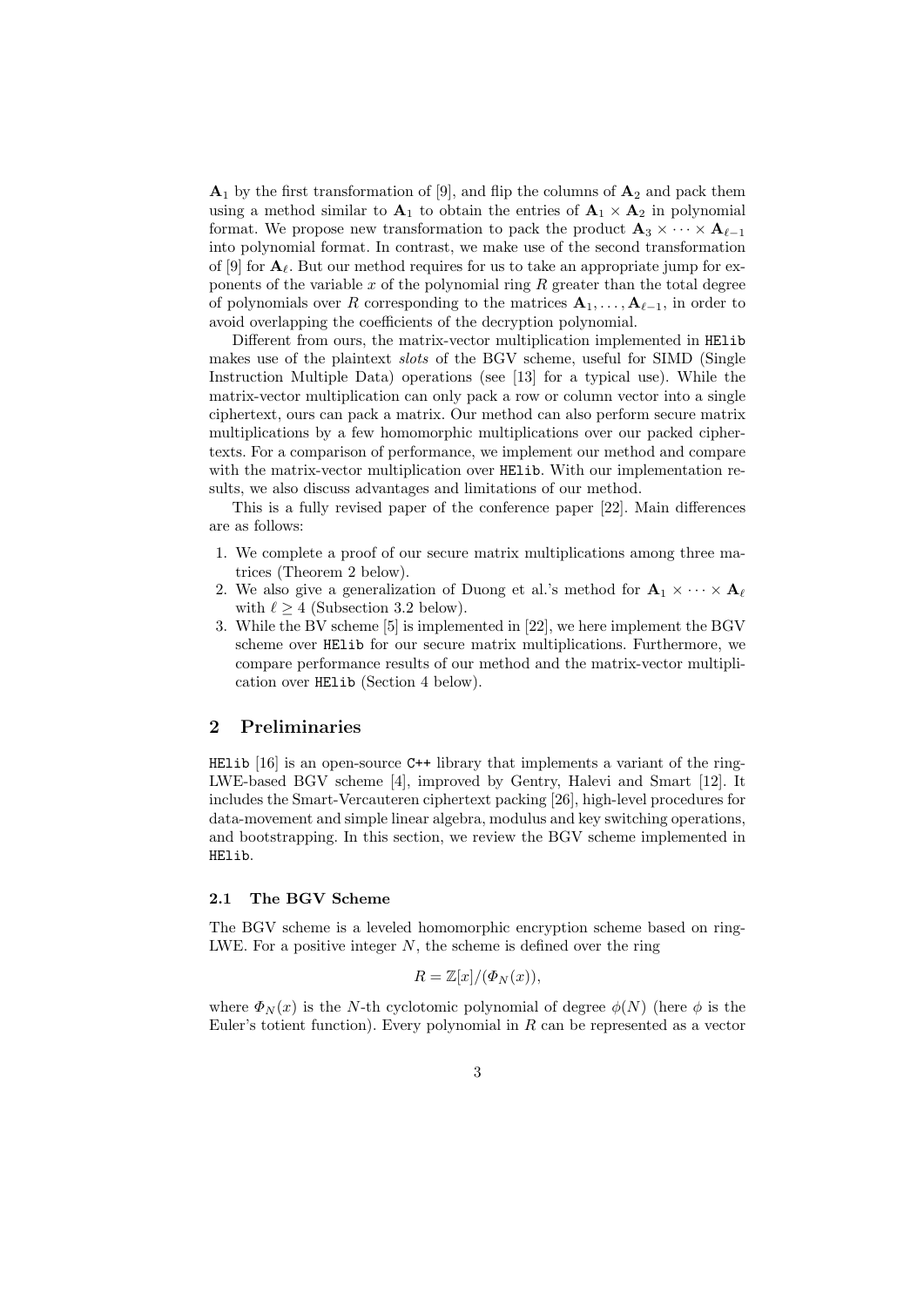with coefficients in  $\mathbb Z$  (coefficient representation). A distribution  $\chi$  over R is implemented in HElib for error polynomials, drawing a random polynomial in R with every coefficient chosen at random from a discrete Gaussian distribution with zero mean and variance  $\sigma^2$  for a parameter  $\sigma$  ( $\sigma = 3.2$  is default in HElib). For an odd prime q, denote by  $[\cdot]_q$  the reduction modulo q, mapping an element of  $R$  to the element of  $R$  with every coefficient equal to the unique representative of its equivalence class modulo q in the interval  $(-q/2, q/2]$ . For a prime or prime-power p, we denote the ring  $R_p = R/pR$ .

The native plaintext space of the BGV scheme, implemented in HElib, is  $R_t$ for a prime-power  $t = p^r$  (cf., see Subsection 2.3 below for plaintext slots). The scheme is parametrized by a sequence of decreasing moduli

$$
q_L > q_{L-1} > \cdots > q_0 \tag{1}
$$

for homomorphic evaluation. For every modulus  $q_i$ , an *i*-th level ciphertext in the scheme is a vector in  $R_{q_i}^2$ . A secret key in HElib is chosen as an element  $s \in R$  with coefficients in  $\{0, \pm 1\}$  and low Hamming weight H (e.g., H = 64). Set sk =  $(1, -s)$  as a secret key. For correct decryption, every *i*-th level ciphertext  $v_i = (c_0, c_1) \in R_{q_i}^2$  of a plaintext  $\alpha \in R_t$  should satisfy that the "noise" polynomial  $[\langle \mathsf{sk}, v_i \rangle]_{q_i} = [c_0 - c_1 s]_{q_i} \in R$  has the form  $\alpha + t\epsilon$  for some "small" error  $\varepsilon \in R$  (i.e., all the coefficients of  $t \in R$  are considerably smaller than  $q_i$ ). Then the decryption procedure  $\mathsf{Dec}(v_i, \mathsf{sk}) = [\langle \mathsf{sk}, v_i \rangle]_{q_i} \text{ mod } t$  can recover the correct plaintext.

A public key is a pair  $\mathsf{pk} = (a, b) \in R_{q_L}^2$ , where a is uniformly sampled from  $R_{q_L}$  and  $b = [as + te]_{q_L}$  is generated by sampling e from the distribution  $\chi$ . A "fresh" ciphertext (i.e., an L-th level ciphertext)  $v_L = \mathsf{Enc}(\alpha, \mathsf{pk}) = (c_0, c_1) \in$  $R_{q_L}^2$  of a plaintext  $\alpha \in R_t$  is given by

$$
\begin{cases} c_0 = \alpha + bv + te_0, \\ c_1 = av + te_1, \end{cases}
$$

where  $v \in R$  is a randomly chosen polynomial with coefficients in  $\{0, \pm 1\}$ , and  $e_0, e_1 \in R$  are chosen from  $\chi$ . Since

$$
c_0 - c_1 s = \alpha + bv + te_0 - s(av + te_1)
$$
  

$$
\equiv \alpha + t(ve + e_0 - se_1) \bmod q_L,
$$
 (2)

the noise polynomial of  $v<sub>L</sub>$  satisfies the requirement of correct decryption if large  $q_L$  is taken (note that every coefficient of  $ve+e_0 - se_1$  is small). Other *i*-th level ciphertexts, computed after homomorphic operations, are described below.

#### 2.2 Homomorphic Operations and Noise Control

The noise polynomial of a ciphertext should be small for correct decryption. In HElib, the size of such noise is measured by the canonical embedding norm (see [13, Appendix A]). Specifically, every *i*-th level ciphertext  $(c_0, c_1) \in R_{q_i}^2$  is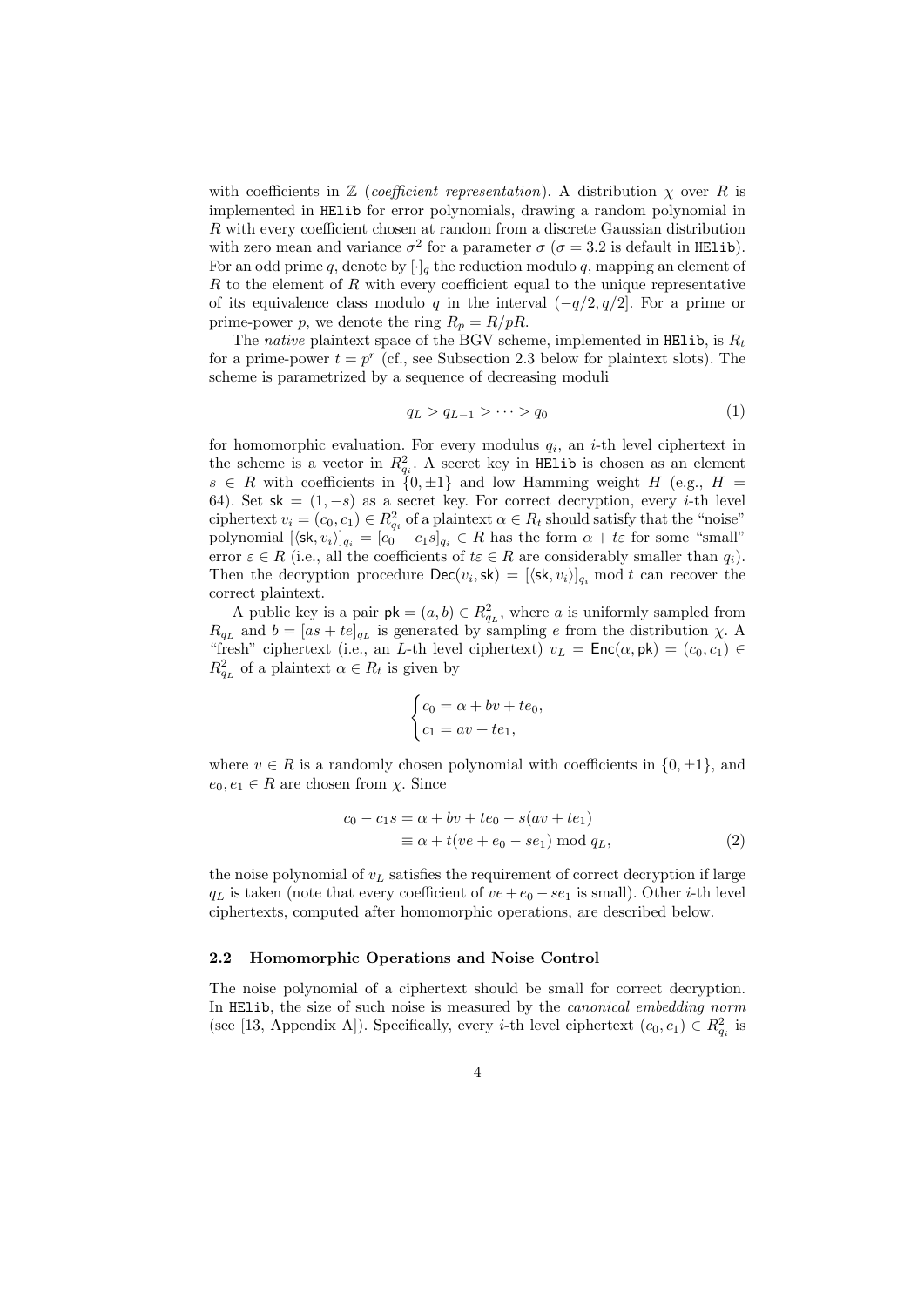represented as  $((c_0, c_1), i, \nu)$ , where  $\nu$  is an estimate on the noise magnitude in the ciphertext. For example, according to equation (2), an estimate for a fresh ciphertext is initialized by four parameters  $(N, t, \sigma, H)$  in HElib (see [14, Subsection 3.1.4]). Given  $\mathfrak{c} = ((c_0, c_1), i, \nu)$  and  $\mathfrak{c}' = ((c'_0, c'_1), i', \nu')$ , homomorphic operations are defined as follows:

1. Homomorphic Addition: If  $i = i'$ , we add these two ciphertext vectors and two noise estimates as

$$
\mathfrak{c} + \mathfrak{c}' = \left( \left( [c_0 + c'_0]_{q_i}, [c_1 + c'_1]_{q_i} \right), i, \nu + \nu' \right).
$$

If  $i \neq i'$ , we reduce the larger one modulo the smaller of the two moduli to bring them to the same level.

2. Homomorphic Multiplication: If needed, we bring the two ciphertexts to the same level. When  $i = i'$ , we first perform the tensor product of c and  $\mathfrak{c}'$  as  $((d_0, d_1, d_2), i, \nu\nu')$ , where  $(d_0, d_1, d_2)$  is the extended ciphertext  $(c_0c'_0, c_0c'_1 + c'_0c_1, c_1c'_1) \in R_{q_i}^3$ . We then perform the "relinearlization/keyswitching" operation [14, Subsection 3.1.4] to obtain a *canonical* ciphertext  $(c''_0, c''_1) \in R^2_{q_i}$  of the same plaintext, and estimate its noise magnitude  $\nu''$ . As a result, homomorphic multiplication outputs the information

$$
\mathfrak{c}*\mathfrak{c}'=((c''_0,c''_1),i,\nu'').
$$

The homomorphic correctness of the BGV scheme follows the ring structure of the plaintext space  $R_t$ ; For two *i*-th level ciphertexts c and c' of plaintexts  $\alpha$ and  $\alpha'$ , we have

$$
\begin{cases}\n\text{Dec}(\mathfrak{c} + \mathfrak{c}', \mathsf{sk}) = \alpha + \alpha', \\
\text{Dec}(\mathfrak{c} * \mathfrak{c}', \mathsf{sk}) = \alpha \alpha',\n\end{cases} \tag{3}
$$

if the *i*-th level modulus  $q_i$  is sufficiently large. In contrast, every homomorphic operation grows the noise of a ciphertext, and it might fail to decrypt the ciphertext after a number of operations. In particular, homomorphic multiplication grows the noise much larger than addition, and the noise grows only linearly with the number of multiplications. The "modulus-switching" operation takes as input an i-th level ciphertext to output an  $(i-1)$ -th level ciphertext of the same plaintext, but it can reduce the noise size (see [14, Subsection 3.1.5]). In HElib, if one of the input ciphertexts for homomorphic multiplication have larger noises than a preset constant, the modulus-switching is performed before the multiplication in order to avoid decryption failure. Namely, noises of ciphertexts are automatically controlled in HElib. Then we can ignore the noise magnitude and the level of a ciphertext in using HElib.

#### 2.3 Plaintext Slots of the BGV Scheme

Here we take a prime  $p$  as the plaintext modulus for slots. The  $N$ -th cyclotomic polynomial factors modulo p into k irreducible factors as  $\Phi_N(x) \equiv F_1(x)$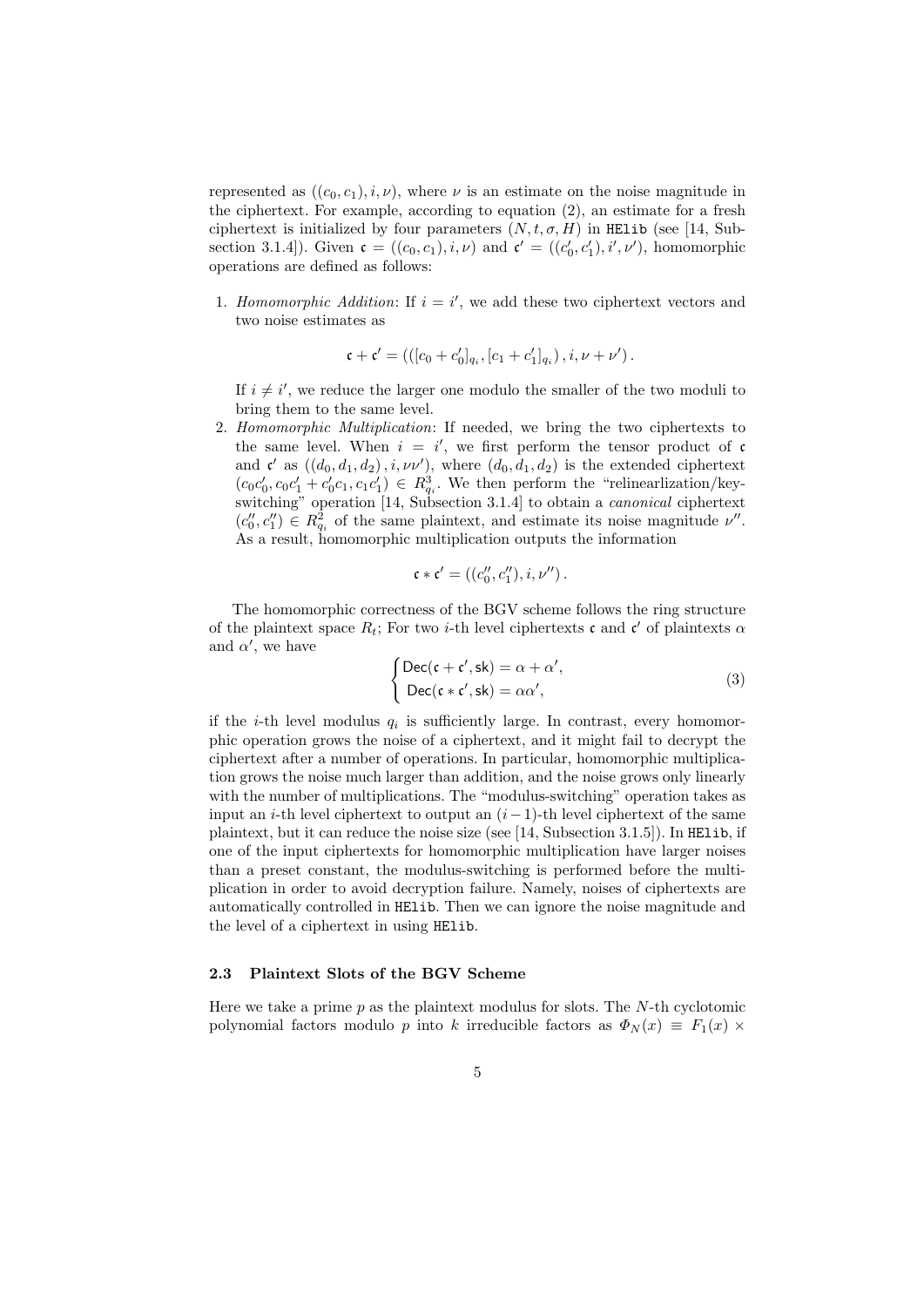$F_2(x) \times \cdots \times F_k(x)$  (mod p) for some  $k \in \mathbb{Z}$ . Every polynomial  $F_i(x) \in \mathbb{F}_p[x]$ has degree  $d = \phi(N)/k$ . Due to the ring-isomorphism

$$
R_p \simeq \mathbb{F}_p[x]/(F_1(x)) \times \cdots \times \mathbb{F}_p[x]/(F_k(x)),
$$
\n(4)

any plaintext polynomial  $\alpha \in R_p$  can be identified as the vector  $(\alpha \mod F_i(x))_{i=1}^k$ . Conversely, since every space  $\mathbb{F}_p[x]/(F_i(x))$  is isomorphic to the extension field  $\mathbb{F}_{p^d}$ , we can handle any vector  $\mathbf{a} = (a_1, \ldots, a_k) \in \mathbb{F}_{p^d}^k$  as a plaintext (each entry is called a "slot"), and encrypt the vector as  $Enc(a, pk)$ . By the isomorphism (4), for two ciphertexts  $\mathfrak{c}, \mathfrak{c}'$  of vectors  $(a_1, \ldots, a_k), (b_1, \ldots, b_k)$ , it satisfies

$$
\begin{cases}\n\text{Dec}(\mathfrak{c} + \mathfrak{c}', \mathsf{sk}) = (a_1 + b_1, \dots, a_k + b_k), \\
\text{Dec}(\mathfrak{c} * \mathfrak{c}', \mathsf{sk}) = (a_1 b_1, \dots, a_k b_k).\n\end{cases} \tag{5}
$$

Namely, homomorphic addition (resp., multiplication) allows us to operate elementwise addition (resp., multiplication) over plaintext slots (cf., the homomorphic property (3) over the native plaintext space  $R_t$ ). Simply speaking, it enables SIMD operation over slots (see [13] for a typical use). Furthermore, procedures for data-movement such as rotation and shift over slots are implemented in HElib.

#### 2.4 Other Optimizations

We describe the following two optimizations implemented in HElib, which shall be used in our implementation.

- 1. Modulus Chain and Double-CRT Representation [14, Subsection 1.2]: For the moduli chain (1), small primes  $p_0, p_1, \ldots, p_L$  are chosen so that  $\Phi_N(x)$ factors modulo  $p_i$  to linear terms for all  $0 \leq i \leq L$ . The  $\ell$ -th modulus in the chain is defined as  $q_\ell = \prod_{j=0}^{\ell} p_j$  in HElib. For efficient arithmetic over ciphertexts, a polynomial  $a(x) \in R_{q_\ell}$  (in coefficient representation) is represented as an  $(\ell + 1) \times \phi(N)$  matrix DoubleCRT<sup> $\ell$ </sup>(a) (in evaluation representation), whose  $(i, j)$ -th entry is the evaluation of  $a(x)$  at j-th root of  $\Phi_N(x)$  modulo  $p_i$ . Addition and multiplication in  $R_{q_\ell}$  is done entry-wise modulo the appropriate primes  $p_i$ . In the rest of description, we ignore the double CRT representation of polynomials lying in the ciphertext space and describe the scheme as if we were operating on polynomials directly.
- 2. Key Switching [14, Subsection 3.1.6]: The public key has key switching matrices that transform a ciphertext decryptable by a secret key sk' into a ciphertext decryptable by another secret key sk. This transformation is used in multiplication and data-movement over slots (in particular, this is an optimization in getting a canonical ciphertext).

## 3 Secure Matrix Multiplications

In this section, we review typical known methods for secure matrix multiplications over ring-LWE based homomorphic encryption (see also Figure 1 for its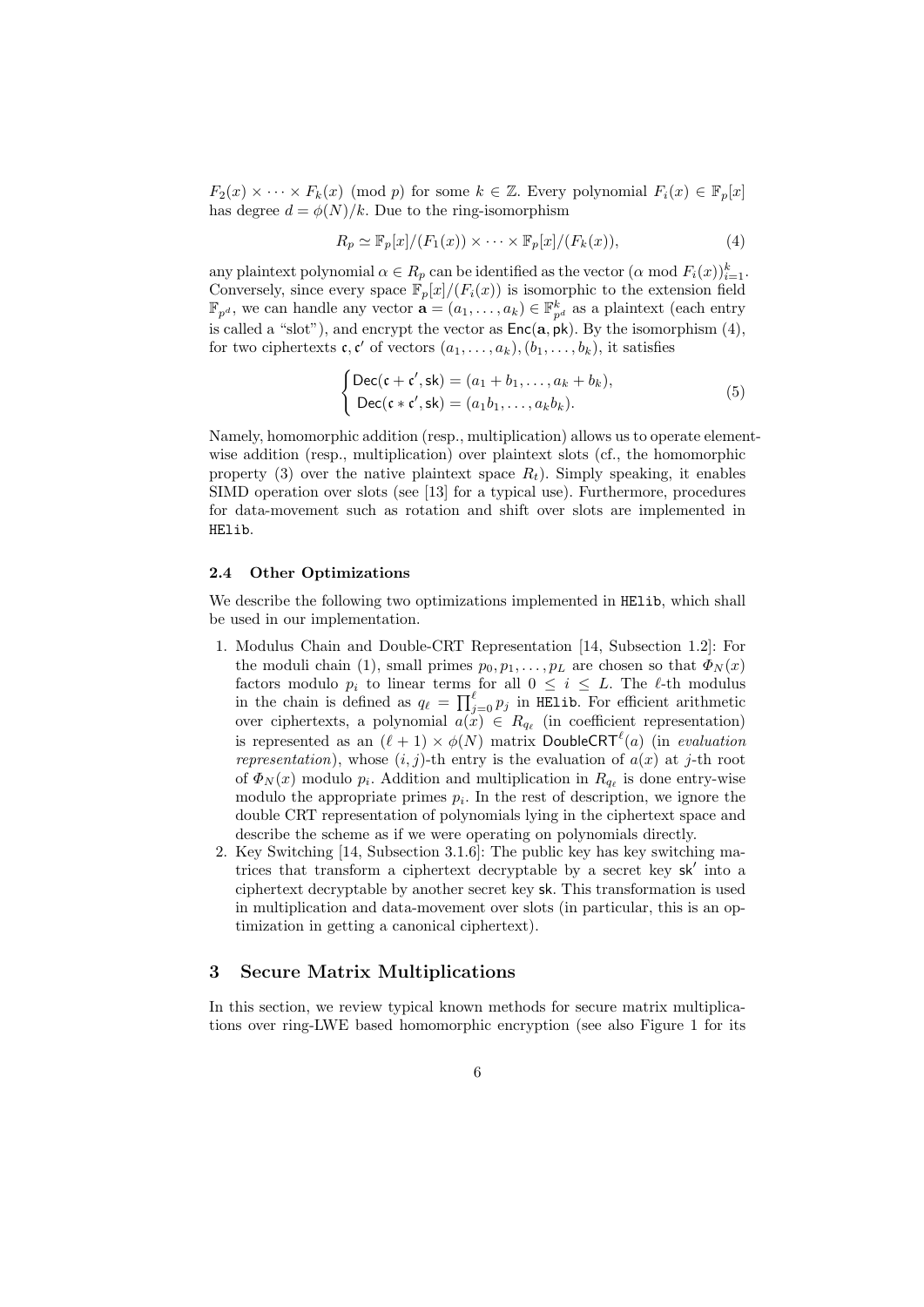image). We also extend the method of Duong et al. [9] for secure *multiple* matrix multiplications. For simplicity, in this paper, we only handle square matrices of size m with positive integer entries.

#### 3.1 Typical Known Methods

Matrix-Vector Multiplication in HElib To perform secure matrix multiplications, several methods for the matrix-vector multiplication over the BGV scheme are implemented in HElib. According to [15, Subsection 4.3], the method to put a matrix in *diagonal order* is the best solution if the matrix is given to us in plaintext (cf., if a matrix is encrypted, expensive data movement techniques in HELID are required to change the representation of the matrix). Let  $\mathbf{A} = (a_{ij})$  be an integer square matrix of size m, and  $\mathbf{v} = (v_i)$  a column vector of length m. We represent **A** by m column vectors in diagonal order as  $\mathbf{d}_1 = (a_{1,1}, a_{2,2}, \dots, a_{m,m})$ and

$$
\mathbf{d}_i = (a_{1,i}, a_{2,i+1}, \dots, a_{m-i+1,m}, a_{m-i+2,1}, \dots, a_{m,i-1})
$$

for  $2 \leq i \leq m$ . Then the product  $\mathbf{A} \times \mathbf{v}$  can be computed as  $\sum_{i=1}^{m} \mathbf{d}_i \times (\mathbf{v} \ll \mathbf{v})$  $i) \in \mathbb{Z}^m$ , where  $(\mathbf{v} \lll i)$  is the i times left-rotated vector of  $\mathbf{v}$  and  $\mathbf{a} \times \mathbf{b}$  is the element-wise multiplication between two vectors a and b. To evaluate this procedure over the BGV scheme, we encrypt vectors  $\mathbf{d}_i$  and  $\mathbf{v}$  encoded in slots as  $\mathfrak{c}_i = \mathsf{Enc}(\mathbf{d}_i, \mathsf{pk})$  and  $\mathfrak{c} = \mathsf{Enc}(\mathbf{v}, \mathsf{pk})$  (it requires at least m slots). From the homomorphic property (5) over slots, a combination of homomorphic operations

$$
\sum_{i=1}^m \mathfrak{c}_i * \mathsf{Rotate}_{i-1}(\mathfrak{c})
$$

outputs a ciphertext of the product  $\mathbf{A} \times \mathbf{v}$ , where Rotate<sub>i</sub>(c) is the j times leftrotated ciphertext of c. This requires  $(m-1)$  rotations and additions, and m multiplications. The hoisting technique mentioned in [17] can be used to make rotations more efficient when multiple rotations are to be performed on the same ciphertext. This matrix-vector multiplication can be applied to matrix multiplications. (Recently, Lu et al. [20] slightly modified the matrix-vector multiplication of [15, Section 4.3] for homomorphic evaluation of principal component analysis and linear regression.)

Duong et al.'s Method for Single Matrix Multiplication While the above method makes use of the homomorphic property (5) over slots, Duong et al. [9] use the property (3) over the native plaintext space  $R_t$  of the BGV scheme (they in [9] implemented their method over the BV scheme [5], the origin of the BGV scheme without optimizations).

For a 2-power integer n, we here take  $N = 2n$  as the parameter defining the base ring R of the BGV scheme. Then we have  $\Phi_N(x) = x^n + 1$  and hence

$$
R = \mathbb{Z}[x]/(x^n + 1).
$$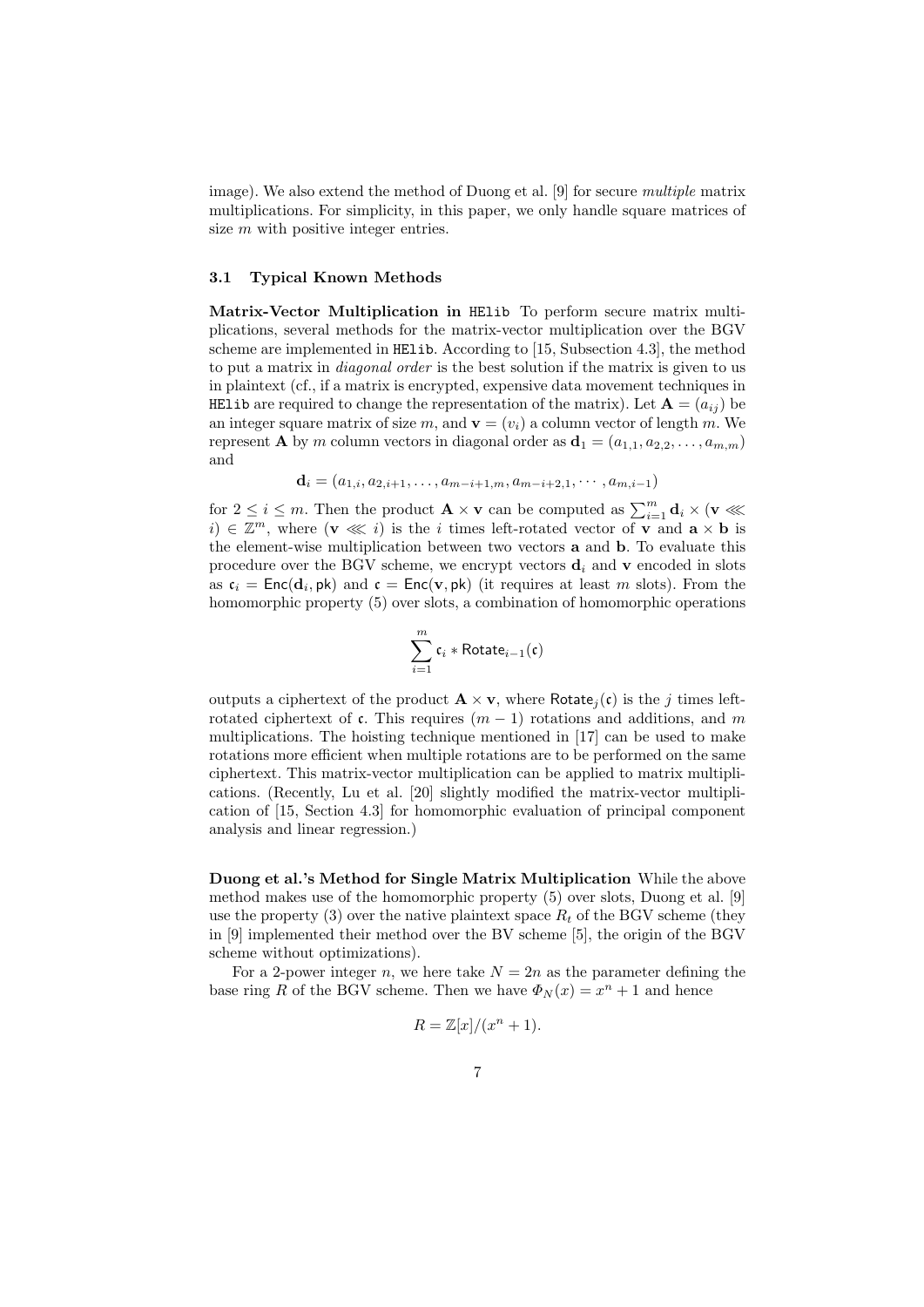

Fig. 1. An image of secure matrix multiplication  $A \times B$  in the cloud

Let  $A$  and  $B$  be two square matrices of size  $m$  with positive integer entries. We pack each row  $A_i = (a_{i,0}, \ldots, a_{i,m-1})$  and column  $B_j^T = (b_{0,j}, \ldots, b_{m-1,j})$  of matrices **A** and **B**, respectively, into polynomials of  $R$  as follows:

$$
\begin{cases} \text{pm}_2^{(1)}(A_i) := \sum_{u=0}^{m-1} a_{i,u} x^u, \\ \text{pm}_2^{(2)}(B_j^T) := -\sum_{v=0}^m b_{v,j} x^{n-v}. \end{cases}
$$

Furthermore, define the following two types of polynomial in  $R$  associated to two matrices A and B:

$$
\begin{cases} \mathrm{Pol}_2^{(1)}(\mathbf{A}) := \sum_{i=1}^m \mathrm{pm}_2^{(1)}(A_i) x^{(i-1)m}, \\ \mathrm{Pol}_2^{(2)}(\mathbf{B}) := \sum_{j=1}^m \mathrm{pm}_2^{(2)}(B_j^T) x^{(j-1)m^2}. \end{cases}
$$

We then encrypt the two types of polynomial as

$$
\mathfrak{ct}_2^{(i)}(\mathbf{A}):=\mathrm{Enc}\left(\mathrm{Pol}_2^{(i)}(\mathbf{A}), \mathrm{pk}\right) \quad \text{for } i=1,2.
$$

Over packed ciphertexts, we have the following result [9, Theorem 7] (they modify the result for large entries in [9, Subsection 4.2], based on Yasuda et al.'s modification [31]):

**Theorem 1.** Assume  $n \geq m^3$ . Let

$$
\mathfrak{ct}_2 = \mathfrak{ct}_2^{(1)}(\mathbf{A}) * \mathfrak{ct}_2^{(2)}(\mathbf{B})
$$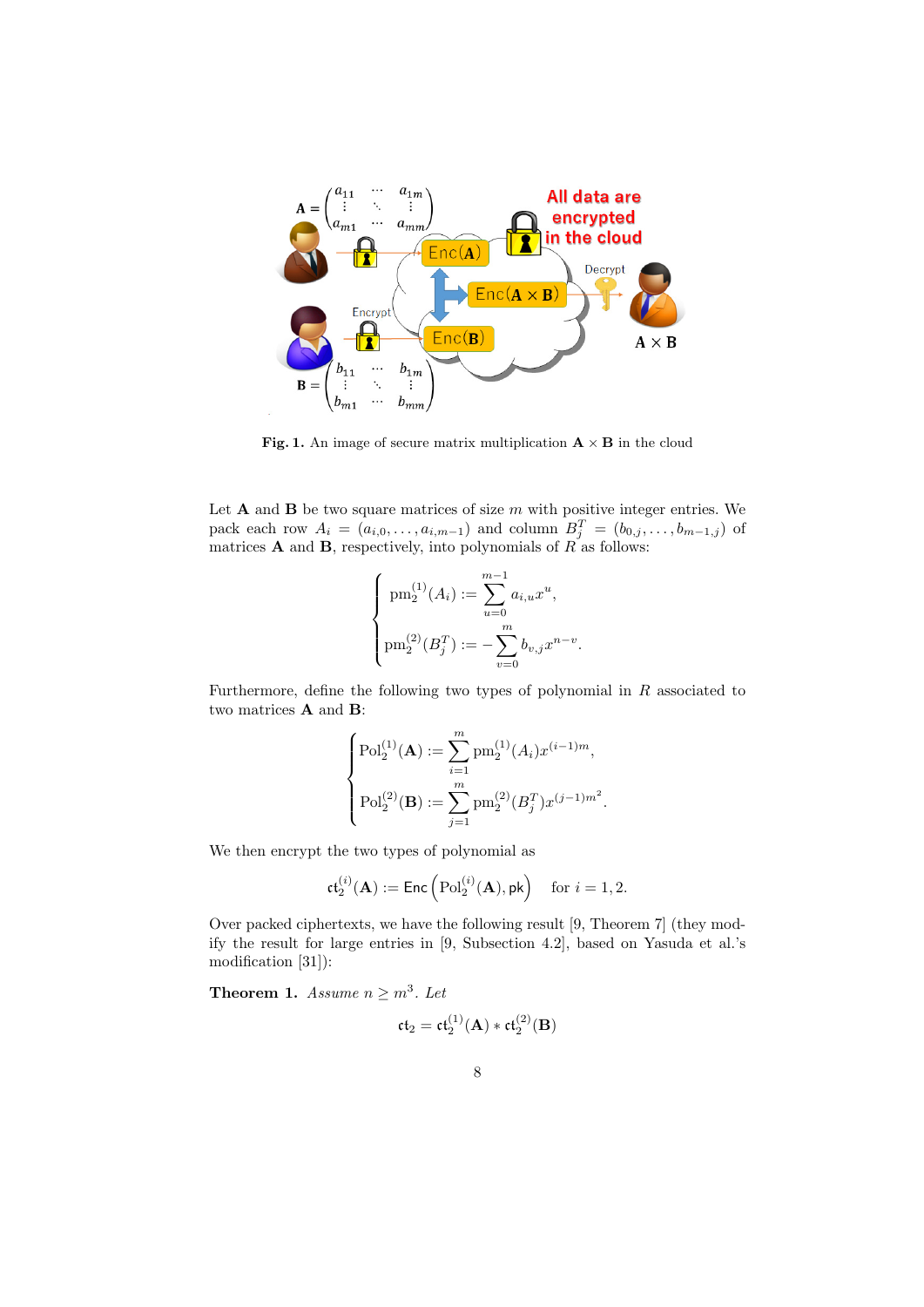and let  $\text{Dec}(\mathfrak{ct}_2,\textsf{sk}) \in R_t$  denote its decryption polynomial. If decryption is correct for  $\mathfrak{ct}_2$ , then the inner product  $\left\langle A_i, B_j^T \right\rangle$  modulo  $t$  is equal to the coefficient of  $x^{(i-1)m+(j-1)m^2}$  in Dec(ct<sub>2</sub>, sk) for every  $1 \le i, j \le m$ .

Proof. Here we only give a sketch of proof. Due to the homomorphic property (3) over the native plaintext space  $R_t$ , the decryption result of  $ct_2$  is equal to

$$
F(x) := \mathrm{Pol}_2^{(1)}(\mathbf{A}) \times \mathrm{Pol}_2^{(2)}(\mathbf{B})
$$

modulo t. All the entries  $\langle A_i, B_j^T \rangle$  of  $\mathbf{A} \times \mathbf{B}$  are obtained from coefficients of the polynomial  $F(x) \in R_t$  at certain positions. This is due to the structure of the special ring  $R_t = \mathbb{F}_t[x]/(x^n + 1)$ . This idea is based on Yasuda et al.'s method [30] for secure multiple inner products, but suitable arrangement of entries of a matrix is required for secure matrix multiplication to avoid overlaps. For details, see the proof of Theorem 2 below for the case of three matrices.

By Theorem 1, if we take sufficiently large t, all the entries of  $\mathbf{A} \times \mathbf{B}$  can be obtained from coefficients of the decryption polynomial  $\textsf{Dec}(\mathfrak{ct}_2,\textsf{sk}) \in R_t$ . This method can pack a matrix into a single ciphertext, and it requires only one homomorphic multiplication over packed ciphertexts for a single secure matrix multiplication  $\mathbf{A} \times \mathbf{B}$ . (cf., the method described in Subsection 3.1 packs a row or column vector of a matrix into a single ciphertext, and it requires at least  $m<sup>2</sup>$ homomorphic multiplications for  $\mathbf{A} \times \mathbf{B}$ .) An obstacle of Duong et al.'s method is that it requires considerably large  $n$  and  $t$  for large size  $m$  and entries of matrices (see Subsection 4.1 below for this obstacle).

Remark 1. In Duong et al.'s method, types of packed polynomial are different for two matrices  $\bf{A}$  and  $\bf{B}$ , and hence we can not change the order of matrices for multiplication. In [28], Wang et al. modified Duong et al.'s packing method so that it can pack a matrix into a single ciphertext in the same way, and it can also compute both  $\mathbf{A} \times \mathbf{B}$  and  $\mathbf{B} \times \mathbf{A}$  simultaneously over packed ciphertexts. However, Wang et al.'s method requires larger n for the ring  $R = \mathbb{Z}[x]/(x^n + 1)$ to pack a matrix, and it would be much less efficient than Duong et al.'s method for matrices of larger size.

# 3.2 Generalization of Duong et al.'s Method for Multiple Matrix Multiplications

The method by Duong et al. [9] is only for a single secure multiplication. Here we generalize their method to *multiple* matrix multiplications  $\mathbf{A}_1 \times \cdots \times \mathbf{A}_\ell$ . Throughout this subsection, we let  $A_i$  (resp.,  $A_i^T$ ) denote the  $i^{th}$  row (resp., column) of a matrix **A**. We use the notation " $pm_\ell$ " for packing a row (or a column) of matrix, where  $\ell$  stands for the number of matrices being multiplied.

**Case of**  $\ell = 3$  We begin to consider the case of three matrices. Let **A** be a square matrix of size  $m$  whose entries are positive integers. As in the previous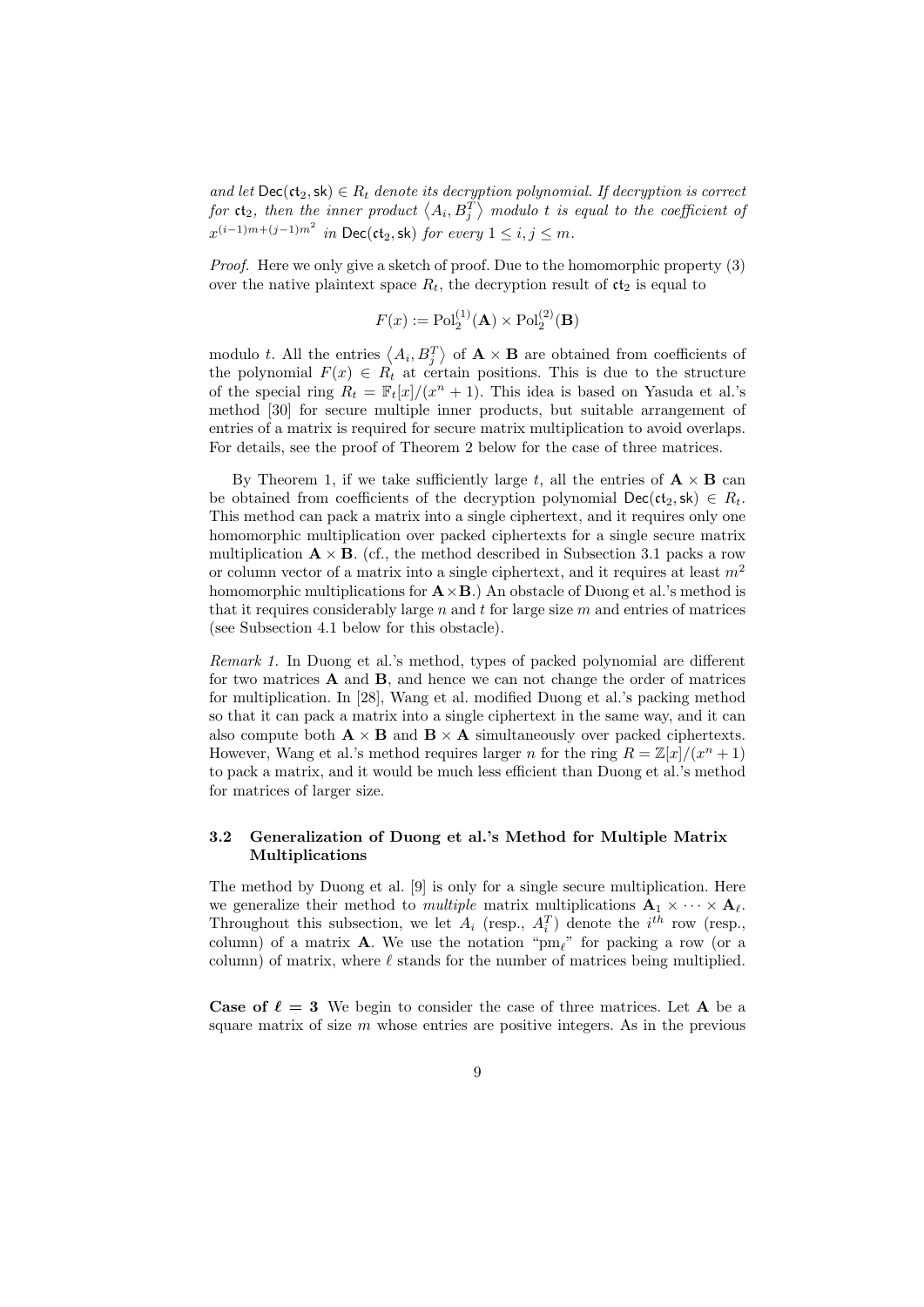subsection, we give two types of polynomial in  $R = \mathbb{Z}[x]/(x^n + 1)$  for each row  $A_i = (a_{i,0}, \ldots, a_{i,m-1})$  of **A** as follows:

$$
\begin{cases} \text{pm}_3^{(1)}(A_i) := \sum_{u=0}^{m-1} a_{i,u} x^u, \\ \text{pm}_3^{(2)}(A_i) := -\sum_{u=0}^{m-1} a_{i,u} x^{n-um^2-m+1}, \end{cases}
$$

Now we define three types of polynomial in  $R$  associated with three matrices A, B, and C as follows:

$$
\begin{cases}\n\text{Pol}_3^{(1)}(\mathbf{A}) := \sum_{i=1}^m \text{pm}_3^{(1)}(A_i) x^{(i-1)m}, \\
\text{Pol}_3^{(2)}(\mathbf{B}) := \sum_{j=1}^m \text{pm}_3^{(1)}(\overline{B}_j^T) x^{(j-1)m^2}, \\
\text{Pol}_3^{(3)}(\mathbf{C}) := \sum_{k=1}^m \text{pm}_3^{(2)}(C_k^T) x^{(k-1)m^3},\n\end{cases}
$$

where  $B_j^T = (b_{0,j}, \ldots, b_{m-1,j})$  and  $C_k^T$  are the  $j^{th}$  and the  $k^{th}$  columns of **B** and C, respectively, and set

$$
\overline{B}_j^T = (b_{m-1,j},\ldots,b_{0,j})
$$

(i.e., flipping the column  $B_j^T$ ). Now we define three types of packed ciphertext for a matrix A to be

$$
\mathfrak{ct}_3^{(i)}(\mathbf{A}) := \mathsf{Enc}\left(\mathrm{Pol}_3^{(i)}(\mathbf{A}), \mathsf{pk}\right) \quad \text{for } i = 1, 2, 3.
$$

Then we have a similar result to Theorem 1 for the case of three matrices as follows:

**Theorem 2.** Assume  $n \geq m^4$ . Let

$$
\mathfrak{ct}_3 = \mathfrak{ct}_3^{(1)}(\mathbf{A}) * \mathfrak{ct}_3^{(2)}(\mathbf{B}) * \mathfrak{ct}_3^{(3)}(\mathbf{C}),
$$

and let  $\textsf{Dec}(\mathfrak{ct}_3,\mathsf{sk}) \in R_t$  denote its decryption polynomial. If decryption is correct for  $\mathfrak{ct}_3$ , then the  $(i,k)^\text{th}$  entry of  $\mathbf{A}\times\mathbf{B}\times\mathbf{C}$  modulo t is equal to the coefficient of  $x^{(i-1)m+(k-1)m^3}$  in Dec(ct<sub>3</sub>, sk) for every  $1 \le i, k \le m$ .

Proof. The idea is the same as the proof of Theorem 1. It follows from our construction that

$$
pm_3^{(1)} (A_i) \times pm_3^{(1)} \left(\overline{B}_j^T\right)
$$
  
= 
$$
\sum_{u=1}^m \sum_{v=1}^m a_{iu} b_{m-v+1,j} x^{u+v-2}
$$
  
=  $\langle A_i, B_j^T \rangle x^{m-1}$  + other terms of degree  $(u + v - 2)$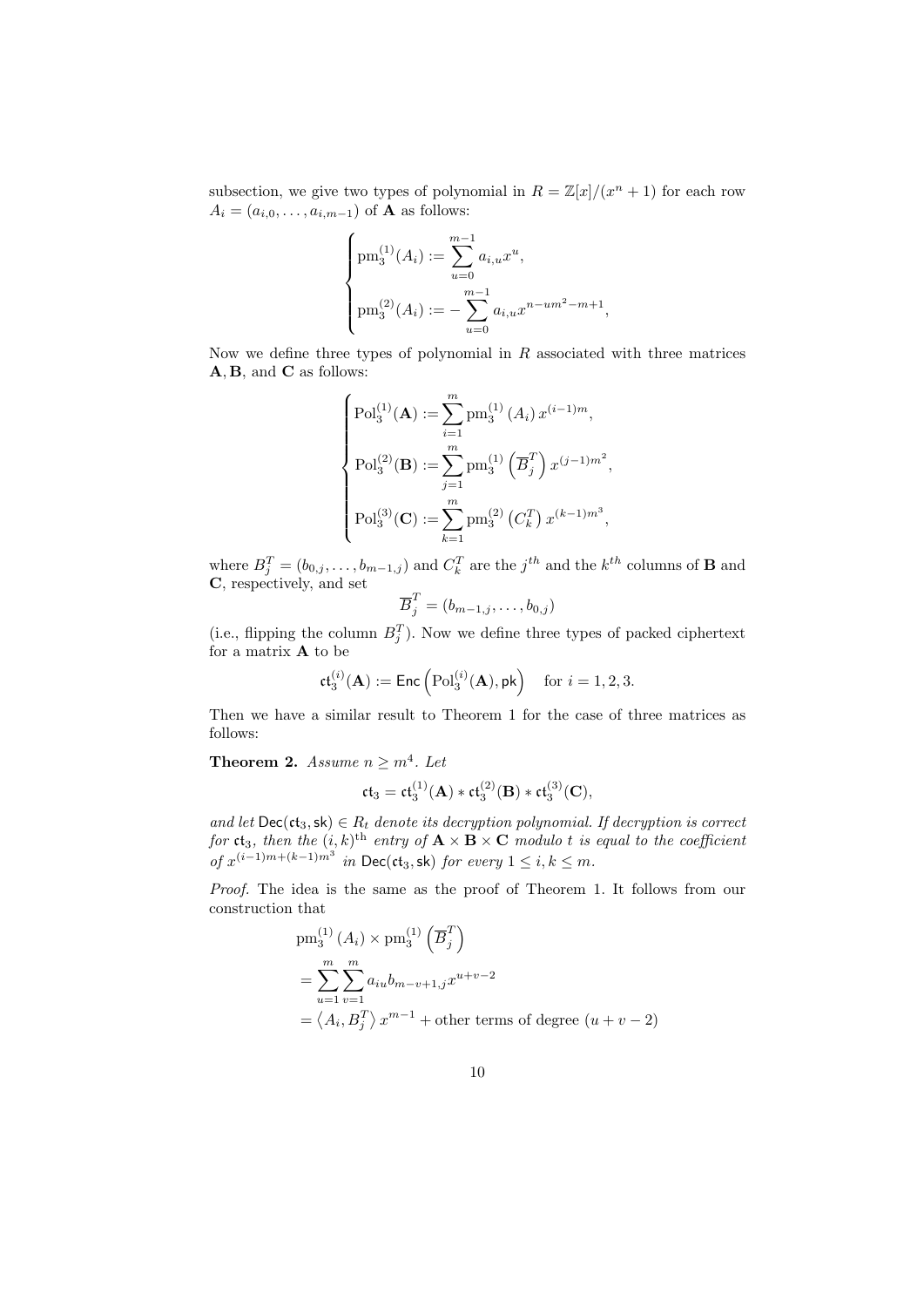with  $u \neq m - v + 1$  and  $u, v \in \{0, ..., m - 1\}$ . As seen from the above equation, the coefficient of the monomial  $x^{m-1}$  in  $\text{pm}_3^{(1)}(A_i) \times \text{pm}_3^{(1)}(\overline{B}_j^T)$  $\left(\begin{matrix} T \\ j \end{matrix}\right) \in R$  gives the inner product  $\langle A_i, B_j^T \rangle$ . Furthermore we have

$$
pm_3^{(1)}(A_i) \times \text{Pol}_3^{(2)}(\mathbf{B})
$$
  
=  $\sum_{j=1}^m \langle A_i, B_j^T \rangle x^{(j-1)m^2+m-1} + \text{other terms of degree } (u+v-2+(j-1)m^2).$ 

Furthermore, since  $x^n = -1$  holds over R, we obtain

$$
pm_3^{(1)}(A_i) \times \text{Pol}_3^{(2)}(\mathbf{B}) \times \text{pm}_3^{(2)}(C_k^T)
$$
  
= 
$$
\sum_{j=1}^m \langle A_i, B_j^T \rangle x^{(j-1)m^2+m-1} \times \text{pm}_3^{(2)}(C_k^T)
$$

+ other terms of degree  $(n + u + v - m - 1 + (j - 1)m^2 - (w - 1)m^2)$  $=-\sum_{n=1}^{\infty}$  $j=1$  $\sum_{i=1}^{m}$  $w=1$  $\left\langle A_i, B_j^T \right\rangle c_{k,w} x^{n + (j-1)m^2 - (w-1)m^2}$ 

+ other terms of degree  $(n+u+v-m-1+(j-w)m^2)$  $=\langle V_i, C_k^T \rangle + \text{other terms of degree } (n+u+v-m-1+(j-w)m^2)$ 

with  $w \neq j$  for  $w, j \in \{0, ..., m-1\}$ , where we set  $V_i = (\langle A_i, B_j^T \rangle)_{j=1}^m$  for  $1 \leq i \leq m$ . If decryption is correct for the ciphertext  $ct_3$ , we have

$$
\begin{split} \text{Dec}(\text{ct}_3, \text{sk}) =& \text{Pol}_3^{(1)}(\mathbf{A}) \times \text{Pol}_3^{(2)}(\mathbf{B}) \times \text{Pol}_3^{(3)}(\mathbf{C}) \\ = & \sum_{i=1}^m \sum_{k=1}^m \text{pm}_3^{(1)}(A_i) \times \text{Pol}_{m,3}^{(2)}(\mathbf{B}) \times \text{pm}_3^{(2)}(C_k^T) x^{(i-1)m + (k-1)m^3}. \end{split}
$$

Furthermore, for fixed indices  $i$  and  $k$ , we have

$$
pm_3^{(1)}(A_i) \times \text{Pol}_3^{(2)}(\mathbf{B}) \times \text{pm}_3^{(2)}(C_k^T) x^{(i-1)m + (k-1)m^3}
$$
  
=  $\langle V_i, C_k^T \rangle x^{(i-1)m + (k-1)m^3}$   
+ other terms of degree  $(n+u+v-m-1+(j-w)m^2+(i-1)m + (k-1)m^3)$ 

with  $u+v \neq m+1$  and  $w \neq j$  for  $u, v, j, w \in \{0, \ldots, m-1\}$ . The exponent of x is modulo *n* over R, and therefore  $n+u+v-m-1+(j-w)m^2+(h-1)m+(\ell-1)m^3$ is never equal to  $(i-1)m + (k-1)m^3$  for  $u+v \neq m+1, w \neq j$  and  $j, w, h, \ell, i, k \in$  $\{1,\ldots,m\}$ . This implies that the term of degree  $(i-1)m + (k-1)m^3$  in

$$
Pol_3^{(1)}(A) \times Pol_3^{(2)}(B) \times Pol_3^{(3)}(C)
$$

is exactly the term of degree  $(i-1)m + (k-1)m^3$  in

$$
pm_3^{(1)}(A_i) \times \text{Pol}_3^{(2)}(\mathbf{B}) \times \text{pm}_3^{(2)}(C_k^T) x^{(i-1)m + (k-1)m^3}
$$

.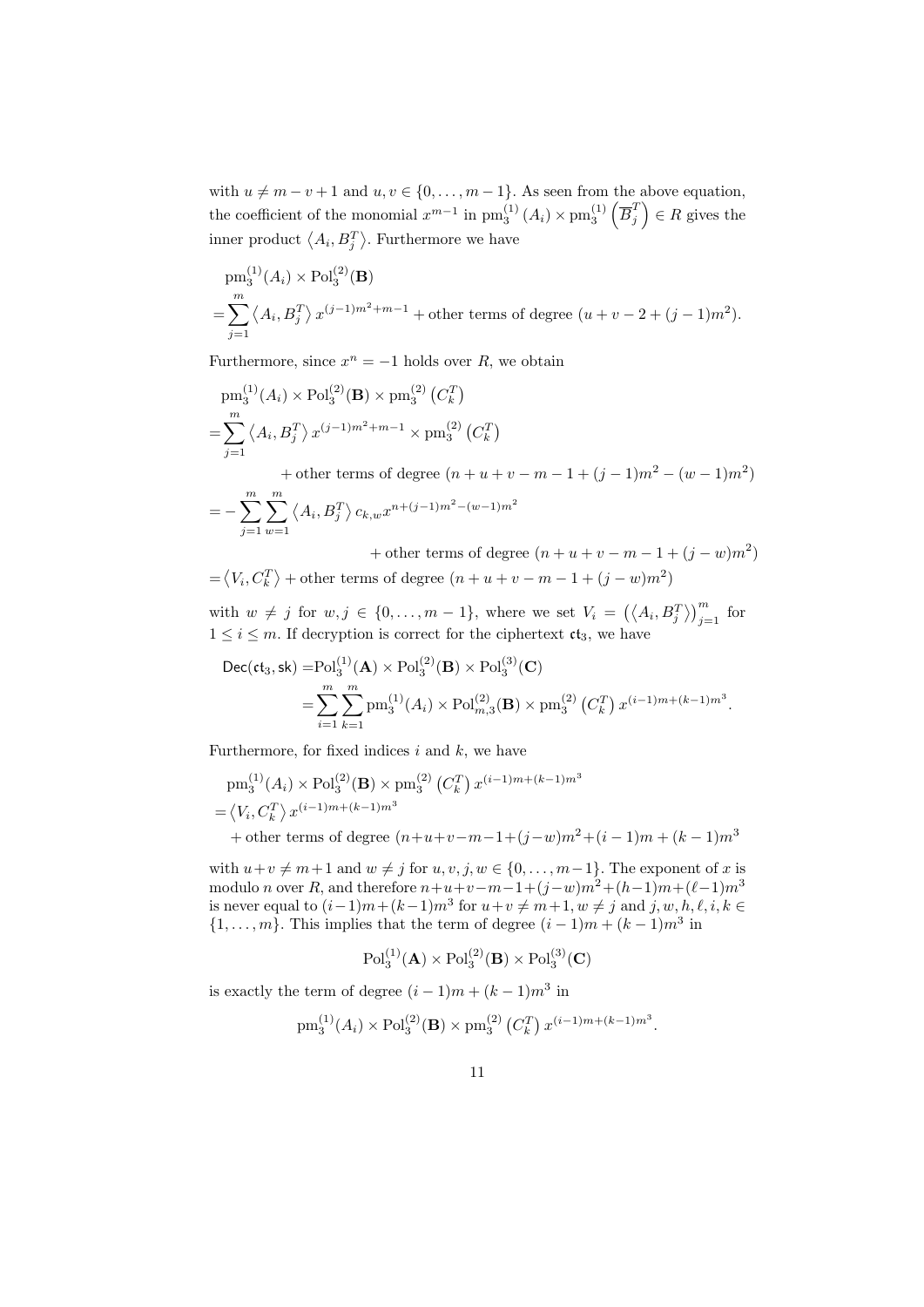Hence the inner product  $\langle V_i, C_k^T \rangle$ , the  $(i, k)^{th}$  entry of  $\mathbf{A} \times \mathbf{B} \times \mathbf{C}$ , can be recovered from the coefficient of  $x^{(i-1)m+(k-1)m^3}$  in the decryption polynomial Dec( $ct_3$ , sk)  $\in$   $R_t$ .

**Case of**  $\ell \geq 4$  Let **A** be a square matrix of size m. For more than three matrices, we define  $(\ell-1)$  types of polynomial in R for each row  $A_i = (a_{i,0}, \ldots, a_{i,m-1})$ of A as follows:

$$
\begin{cases} \text{pm}_{\ell}^{(1)}(A_i) := \sum_{u=0}^{m-1} a_{i,u} x^u, \\ \text{pm}_{\ell}^{(2)}(A_i) := -\sum_{u=0}^{m-1} a_{i,u} x^{n-(\alpha+\beta+m-1)}, \\ \text{pm}_{\ell}^{(w)}(A_i) := \sum_{u=0}^{m-1} a_{i,u} x^{um^{w-1}} \text{ for } 3 \leq w \leq \ell - 1, \end{cases}
$$

where  $\alpha = um^{\ell-1}$  and  $\beta = \sum_{s=2}^{\ell-2} (m-1)m^s$ . Furthermore, we define  $\ell$  types of polynomial in R associated to matrices  $A_1, \ldots, A_\ell$  as follows:

$$
\begin{cases}\n\text{Pol}_{\ell}^{(1)}\left(\mathbf{A}_{1}\right) := \sum_{i=1}^{m} \text{pm}_{\ell}^{(1)}\left(A_{1,i}\right) x^{(i-1)m}, \\
\text{Pol}_{\ell}^{(2)}\left(\mathbf{A}_{2}\right) := \sum_{j=1}^{m} \text{pm}_{\ell}^{(1)}\left(\overline{A}_{2,j}^{T}\right) x^{(j-1)m^{2}}, \\
\text{Pol}_{\ell}^{(h)}\left(\mathbf{A}_{h}\right) := \sum_{k=1}^{m} \text{pm}_{\ell}^{(h)}\left(\overline{A}_{h,k}^{T}\right) x^{(k-1)m^{h}}\ (3 \leq h \leq \ell-1), \\
\text{Pol}_{\ell}^{(\ell)}\left(\mathbf{A}_{\ell}\right) := \sum_{w=1}^{m} \text{pm}_{\ell}^{(2)}\left(A_{\ell,w}^{T}\right) x^{(w-1)m^{\ell}},\n\end{cases}
$$

where  $A_{h,j}$  and  $A_{h,j}^T = \left( a_{0,j}^{(h)}, \ldots, a_{m-1,j}^{(h)} \right)$  are the row and column of  $\mathbf{A}_h$  respectively, and  $\overline{A}_{h,j}^T = \left(a_{m-1,j}^{(h)}, \ldots, a_{0,j}^{(h)}\right)$  (i.e., flipping the column  $A_{h,j}^T$ ) for  $3 \leq h \leq \ell - 1$ . Define  $\ell$  types of packed ciphertext for a given matrix **A** to be

$$
\mathfrak{ct}^{(h)}_\ell\left(\mathbf{A}\right) := \mathsf{Enc}\left(\mathrm{Pol}^{(h)}_\ell(\mathbf{A}), \mathsf{pk}\right) \quad \text{for } 1 \leq h \leq \ell.
$$

Similar to Theorem 2, we obtain the following result for secure matrix multiplications over packed ciphertexts:

**Theorem 3.** Assume  $n \geq m^{\ell+1}$ . Let

$$
\mathfrak{ct}_{\ell} = \prod_{h=1}^{\ell} \mathfrak{ct}_{\ell}^{(h)}\left(\mathbf{A}_h\right)
$$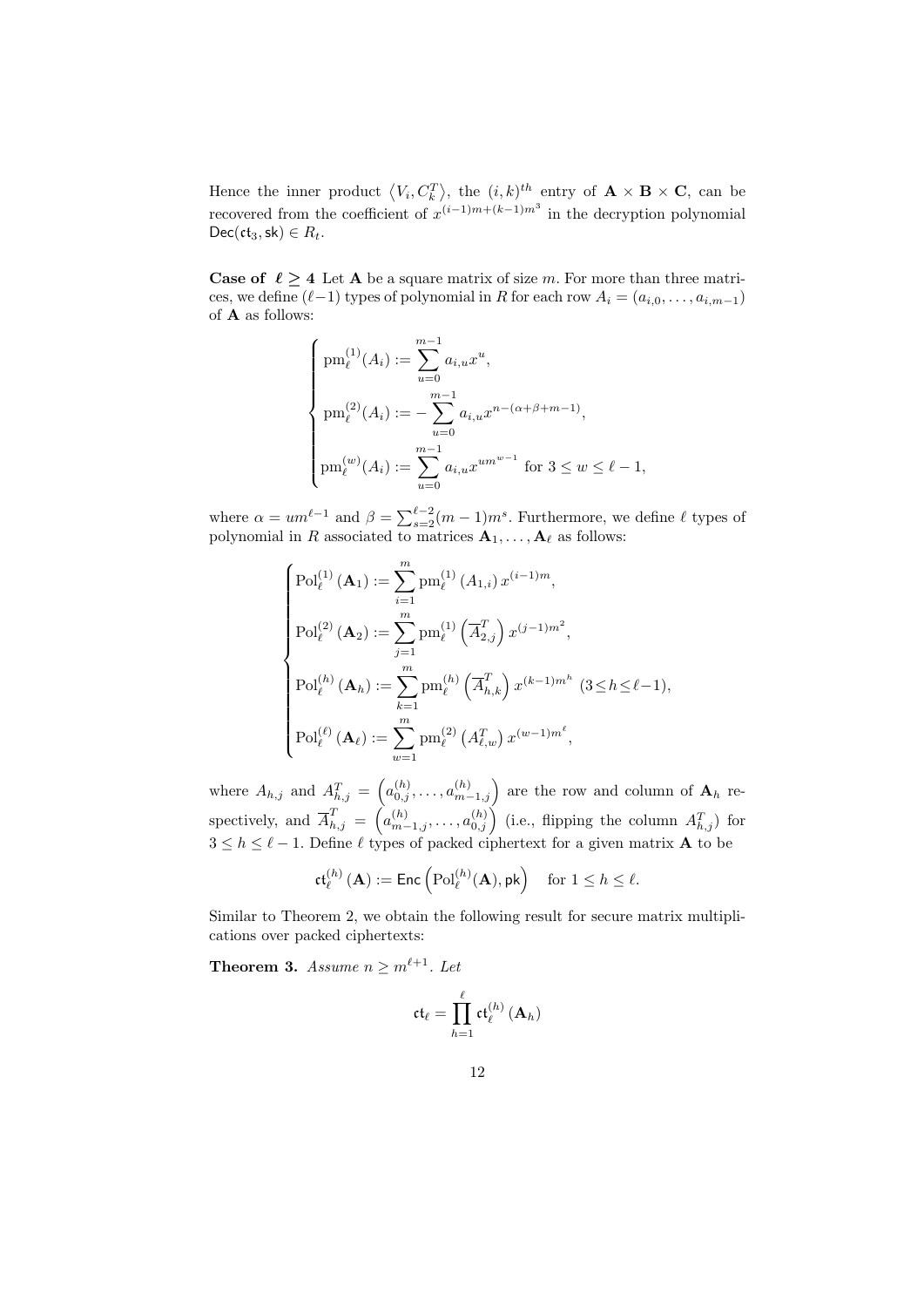and let  $\text{Dec}(\mathfrak{ct}_{\ell},\mathsf{sk}) \in R_t$  denote its decryption polynomial. If decryption is correct for  $\mathfrak{ct}_\ell,$  then the  $(i, j)^{\text{th}}$  entry of  $\mathbf{A}_1{\times} \cdots {\times}\mathbf{A}_\ell$  modulo  $t$  is equal to the coefficient of  $x^{(i-1)m+(j-1)m^{\ell}}$  in Dec(ct<sub>ℓ</sub>, sk) for every  $1 \le i, j \le m$ .

# 4 Implementation Results

In this section, we show implementation results for our secure multiple matrix multiplications (described in Subsection 3.2) over HElib [16]. Specifically, we show performance of secure matrix multiplications  $\mathbf{A}_1 \times \cdots \times \mathbf{A}_{\ell}$ , where every  $\mathbf{A}_i$  is a square matrix of size m with positive integer entries of p-bit for  $\ell = 2, 3, 4$ ,  $m = 16, 32$  and  $p = 16, 32$ . Note that the case  $\ell = 2$  stands for Duong et al.'s method [9], presented in Subsection 3.1.

### 4.1 Some Modifications

As described in the paragraph before Remark 1, Duong et al.'s and our packing methods require very large n (degree of  $\Phi_N(x)$  for  $N = 2n$ ) and t (plaintext modulus) for matrices with large size and entries. (This problem is not specific to our method, and in particular, such large  $t$  might be required in any technique.) Such setting makes the BGV scheme very slow. Here we give two modifications to relax the problem.

**Block-Matrix Method** Let  $A$  be a square matrix of size  $m$ . We take a block size M satisfying  $m = bM$  for some  $b \in \mathbb{Z}$ . Consider **A** as a matrix with  $b^2$ sub-matrices  $A_{ij}$  with size  $M \times M$  for  $1 \leq i, j \leq b$ . In this method, we pack each sub-matrix  $A_{ij}$  into a single polynomial by our packing method, and encrypt the polynomial. This enables us to take small n for packing every  $M \times M$  submatrix  $\mathbf{A}_{ij}$ , instead of the whole matrix  $\mathbf{A}$  (this requires  $n \geq M^{\ell+1}$ , instead of  $n \geq m^{\ell+1}$ ). On the other hand, this method requires more homomorphic operations. For example, it requires  $b^3$  homomorphic multiplications and  $b^2(b-1)$ homomorphic additions for secure matrix multiplication between two matrices.

**CRT Method for Plaintext Modulus** We can split the plaintext modulus  $t$ into  $e$  small different primes  $t_i$  as

$$
t = \prod_{i=1}^{e} t_i
$$

for some  $e \in \mathbb{Z}$ . Given a message modulo t, we encrypt the plaintext modulo every  $t_i$ . After decryption modulo every  $t_i$ , we can recover the original message by the CRT method. This enables us to use  $\mathbb{F}_{t_i}[x]/(x^n + 1)$  as the plaintext space for every  $t_i$ . On the other hand, it requires e ciphertexts for encrypting a message. (This problem can be alleviated through multi-threading. Moreover, smaller plaintext moduli require less number of moduli for leveled ciphertext spaces.)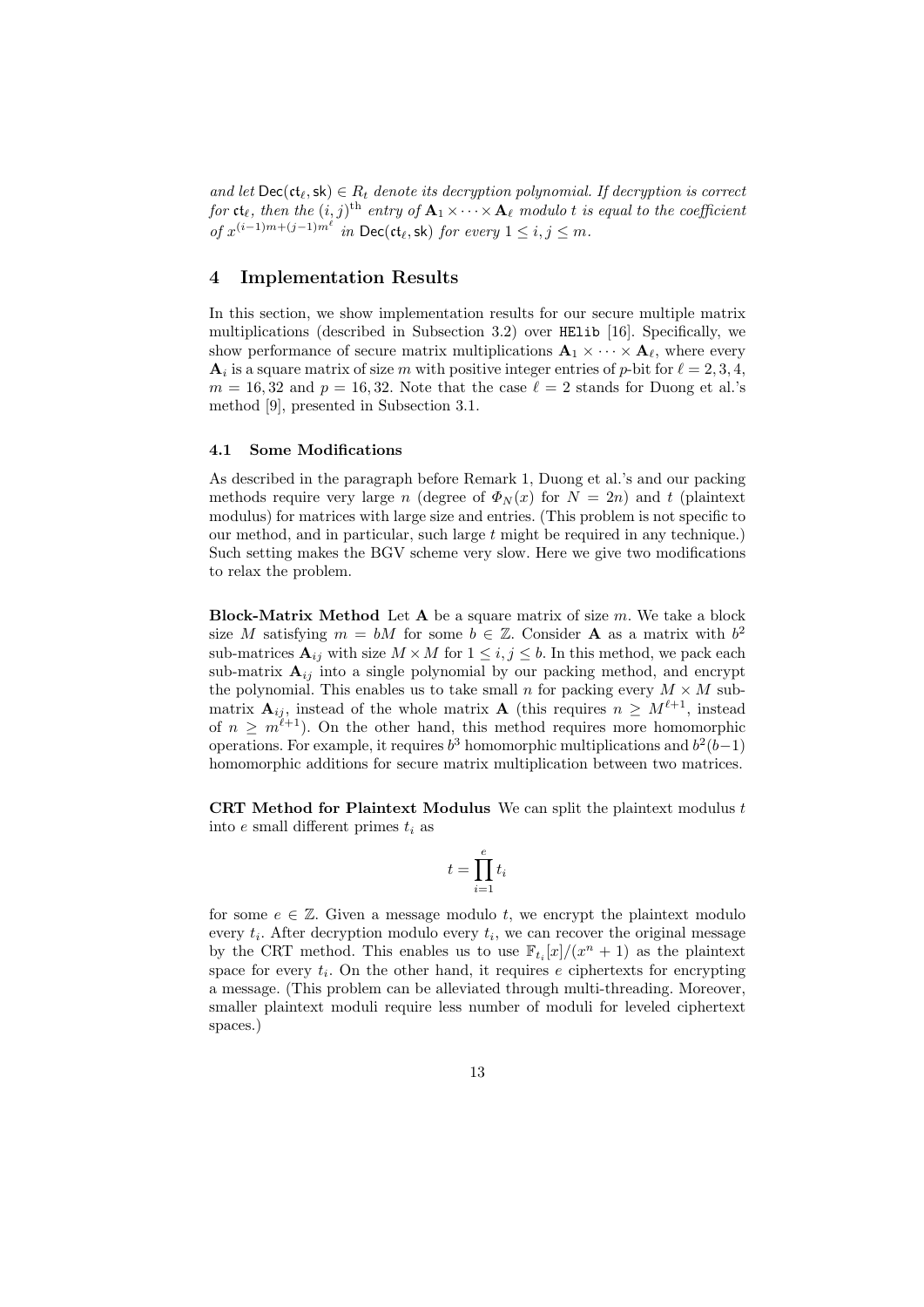#### 4.2 Selection of Parameters

Here we describe how to select suitable parameters of the BGV scheme for our secure matrix multiplications. In our experiments, we use our CRT method with  $e = 4$ , suitable for running our programs over 4 threads (it requires to set different primes  $t_i$  for  $1 \leq i \leq 4$ ). In using HElib, we basically need to select the following three parameters (see [14, Section 5] for usage):

- n: 2-power integer defining  $R = \mathbb{Z}[x]/(x^n + 1)$
- $t_i$ : prime moduli of plaintext spaces for  $1 \leq i \leq 4$
- $L:$  number of moduli for leveled ciphertext spaces

For other parameters in HElib, we use default parameters such as  $\sigma = 3.2$ (standard deviation parameter for discrete Gaussian distribution) and  $H = 64$ (Hamming weight of secret keys). We also set  $k = 128$  as the security parameter (actually, our chosen parameters have much more than 128-bit security level from the estimate of HElib since our method requires large  $n$ ). In our experiments, we use our block-matrix method with block size  $M = 16$  (resp.,  $M = 8$ ) for  $\ell = 2$  (resp.,  $\ell = 3, 4$ ). Then we select a 2-power integer n satisfying  $n \geq M^{\ell+1}$ , suitable for both security and efficiency. Since every coefficient of  $\mathbf{A}_1 \times \cdots \times \mathbf{A}_{\ell}$ in our block-matrix method is at most  $M^{\ell-1}2^{\ell p}$ , it needs to take  $t > M^{\ell-1}2^{\ell p}$ for obtaining the correct decryption result, where  $p$  is the maximum bit size of entries of  $A_i$  and t is the plaintext modulus without our CRT method. Then we take 4 different small primes for  $t_i$ 's satisfying

$$
t_i > \left(M^{\ell-1} 2^{\ell p}\right)^{1/4}.
$$

In contrast, choice of the parameter  $L$  depends on the number  $\ell$  of successive homomorphic multiplications and the size of plaintext space  $t_i$  to accept any noises in evaluation. For our experiments, we select around  $2\ell \sim 3\ell$  for the parameter L. (See Table 1 below for our chosen parameters.)

#### 4.3 Implementation and Performance Results

Implementation We implemented our secure matrix multiplications. Our experiments ran on an Intel $(R)$ Xeon $(R)$  CPU E5-46170@2.90GHz, using HElib [16] as a library. In our experiments, we make use of multi-threaded implementation (4 threads), compatible with our CRT-method. (cf., Our pre-experiments show that computation over 4 threads is about 2.5 times faster than a single thread.) In particular, we use the half-primes optimization in making the moduli chain (1) for efficiency (see [13, Section 3]).

Performance Results In Table 1, we show our chosen parameters of the BGV scheme and running time for secure matrix multiplications  $\mathbf{A}_1 \times \cdots \times \mathbf{A}_\ell$ , where every square matrix  $A_i$  has size m and p-bit positive integer entries. In the following, we compare with known performance results for each of  $\ell = 2, 3, 4$ :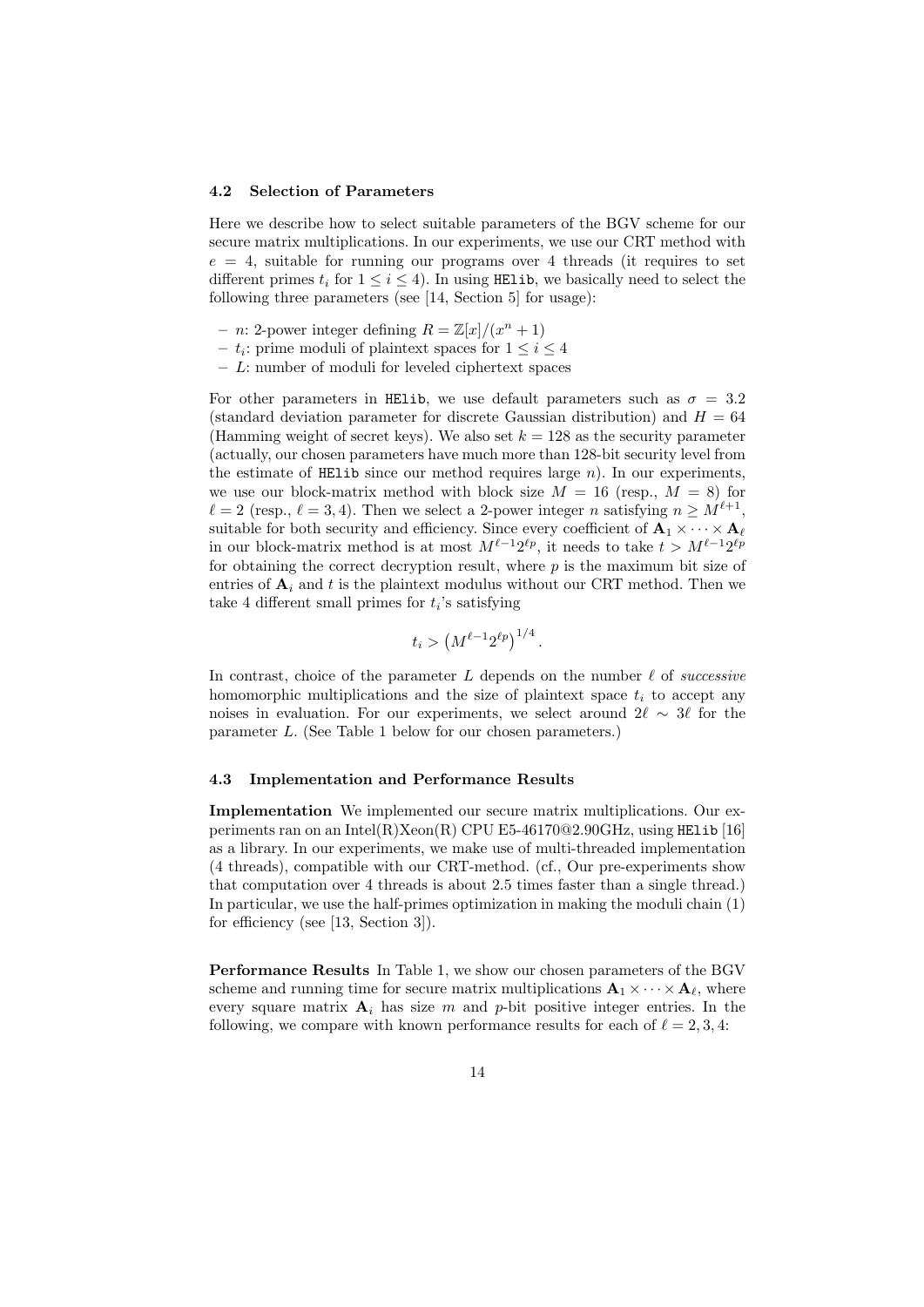**Table 1.** Performance of our secure matrix multiplications  $\mathbf{A}_1 \times \cdots \times \mathbf{A}_\ell$  over HElib, where every square matrix  $A_i$  has size m and p-bit integer entries (we represent  $A_i$  as  $M \times M$  sub-matrices in our block-matrix method, and split the plaintext modulus into 4 primes  $t_1, \ldots, t_4$  in our CRT method)

| Setting of matrices |                  |                  |                  | Parameters of the scheme |                 |    | Performance (Seconds) |             |            |            |
|---------------------|------------------|------------------|------------------|--------------------------|-----------------|----|-----------------------|-------------|------------|------------|
|                     | $\boldsymbol{m}$ | $\boldsymbol{M}$ | $\boldsymbol{p}$ | $\boldsymbol{n}$         | $ \log_2(t_i) $ | L  | Encryption            | Matrix Mul. | Decryption | Total Time |
| $\overline{2}$      | 16               | 16               | 16               | 8192                     | 9               | 5  | 0.0588                | 0.0379      | 0.0171     | 0.1140     |
|                     |                  |                  | 32               | 8192                     | 18              | 5  | 0.0582                | 0.0462      | 0.0174     | 0.1219     |
|                     | 32               | 16               | 16               | 8192                     | 10              | 5  | 0.1495                | 0.3103      | 0.0413     | 0.5012     |
|                     |                  |                  | 32               | 8192                     | 18              | 5  | 0.3202                | 0.3436      | 0.0378     | 0.7017     |
| 3                   | 16               | 8                | 16               | 16384                    | 14              | 7  | 0.4944                | 1.1257      | 0.0970     | 1.7173     |
|                     |                  |                  | 32               | 16384                    | 26              | 9  | 0.6183                | 1.2187      | 0.1027     | 1.9399     |
|                     | 32               | 8                | 16               | 16384                    | 15              | 7  | 1.2954                | 9.2480      | 0.2116     | 10.7552    |
|                     |                  |                  | 32               | 16384                    | 27              | 9  | 1.3680                | 10.3408     | 0.2118     | 11.9207    |
| $\overline{4}$      | 16               | 8                | 16               | 32768                    | 19              | 9  | 1.4408                | 4.3138      | 0.2001     | 5.9547     |
|                     |                  |                  | 32               | 32768                    | 35              | 11 | 1.5811                | 4.5999      | 0.2456     | 6.4266     |
|                     | 32               | 8                | 16               | 32768                    | 20              | 9  | 3.7801                | 30.6657     | 0.4299     | 34.8759    |
|                     |                  |                  | 32               | 32768                    | 36              | 11 | 3.7211                | 32.0827     | 0.5195     | 36.3234    |

- 1. For the case  $\ell = 2$ , our method is the same as Duong et al.'s method [9]. For two square matrices of size  $m = 16$  with  $p = 10$ -bit entries, Duong et al.'s packing method (the modified version for large entries) in [9, Subsection 4.2] needs  $n = 131072$  by [9, Theorem 10], and it took about 7.27 seconds from [9, Table 2]. In contrast, Table 1 shows that it took only 0.1140 seconds for  $m = 16$  and  $p = 16$ . This is mainly due to our modifications since  $n = 8192$ is sufficient in our block-matrix method.
- 2. For the case  $\ell = 3$ , performance results are given in our conference paper [22]. From [22, Table 2],  $n = 65536$  is set without our CRT-method and it took 45.8430 (resp., 58.7190) seconds for  $m = 32$  and  $p = 16$  (resp.,  $p = 32$ ) over a single thread of Intel Core i7-4790 CPU with 3.60 GHz, using PARI library [27] (version 2.9.2) in C programs for implementing the BV scheme [5]. In this full version paper, we use  $M = 8$  as the size of sub-matrices (cf.,  $M = 16$  is used in [22]), and hence smaller n is sufficient. From Table 1, our method took 10.7552 (resp., 11.9207) seconds for  $m = 32$  and  $p = 16$ (resp.,  $p = 32$ ). This is about 4 or 5 times faster than [22, Table 2], mainly due to smaller n and use of 4 threads over HElib. (Arithmetic in HElib is faster than PARI since it is optimized for the BGV scheme.) In particular, our implementation requires less time of both decryption and circuit because of relinearlization. It also requires less ciphertext modulus size due to modulus switching.
- 3. For the case  $\ell = 4$ , we use  $M = 8$  and  $n = 32768$ , and it took 34.8759 (resp., 36.3234) seconds for  $m = 32$  and  $p = 16$  (resp.,  $p = 32$ ). (cf., The time was around 645 seconds in our PARI implementation for the BV scheme. This shows that relinearlization and modulus switching have a greater impact for large  $\ell$ .) As seen from Table 1, this is about 3 or 4 times slower than the case  $\ell = 3$ . However, for larger  $\ell$ , the performance might be considerably slower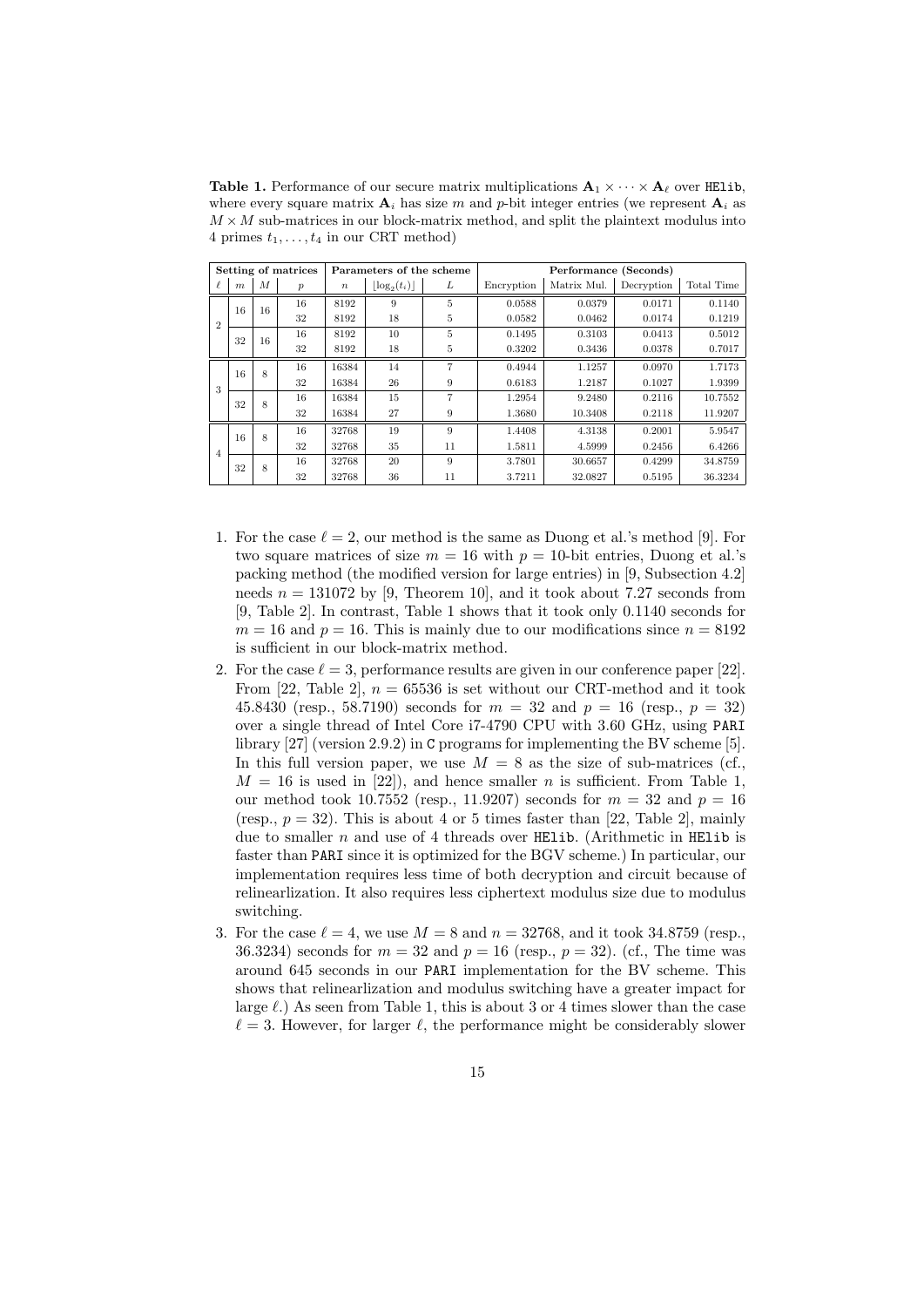since huge  $n$  is required in our method. Actually, big jumping exponents are used in our packed polynomials for large  $\ell$  (see Subsection 3.2). See also Subsection 4.4 below for advantages and limitations of our method.

#### 4.4 Comparison in Matrix-Vector Multiplications

As described in Subsection 3.1, the diagonal-based matrix-vector multiplication is implemented in HElib. For  $\ell \geq 2$  and  $m \geq 1$ , let  $\mathbf{A}_1, \cdots, \mathbf{A}_{\ell-1}$  be  $\ell-1$  square matrices of size  $m$  and  $v$  a column vector of length  $m$ . For a 2-power integer *n*, our packing method over  $R = \mathbb{Z}[x]/(x^n + 1)$  enables us to perform secure matrix-vector multiplications as follows (the following result holds for  $\ell \geq 4$ , but a similar result for  $\ell = 2, 3$  can be obtained from Subsections 3.1 and 3.2):

**Theorem 4.** Let  $\ell \geq 4$  and assume  $n \geq m^{\ell}$ . Let

$$
\mathfrak{ct}=\mathfrak{ct}^{(\ell)}(\mathbf{v})\times\prod_{h=1}^{\ell-1}\mathfrak{ct}_{\ell}^{(h)}\left(\mathbf{A}_{h}\right),
$$

where  $\mathfrak{ct}^{(\ell)}(\mathbf{v}) = \mathsf{Enc} \left( \mathrm{pm}_{\ell}^{(2)} \right)$  $\binom{2}{\ell}(\mathbf{v}), \mathsf{pk}$  is a packed ciphertext of **v** (see also Subsection 3.2 for other packed ciphertexts). Let  $\text{Dec}(\mathfrak{ct}, \mathsf{sk}) \in R_t$  denote its decryption polynomial. If decryption is correct for  $ct$ , then the  $i<sup>th</sup>$  entry of the column vector  ${\bf A}_1 \times \cdots \times {\bf A}_{\ell-1} \times {\bf v}$  modulo t is equal to the coefficient of  $x^{(i-1)m}$  in Dec(ct, sk).

Performance Comparison In Table 2, we compare the performance of our method with the diagonal-based method in HElib for secure matrix-vector multiplications  $\mathbf{A}_1 \times \cdots \times \mathbf{A}_{\ell-1} \times \mathbf{v}$  for  $\ell = 2, 3$  and 4, where every square matrix  $A_i$  and column vector **v** have size m and p-bit integer entries. We performed experiments over 4 threads with our CRT-method as in Table 1. We also used the hoisting optimization mentioned in [17] to further speed up the diagonalbased method (this optimization makes the performance about 1.3 faster in our experiments). In the following, we describe how to select parameters of the BGV schemes in our experiments for both our method and the diagonal-based method:

- 1. For our method, we selected parameters of the BGV scheme in the same way as in Subsection 4.2. For secure matrix-vector multiplications, we set larger  $M$  as the size of every sub-matrix than Table 1, but we used slightly smaller *n* for the base ring  $R = \mathbb{Z}[x]/(x^n + 1)$ . Since noise estimates in HElib are suitable for plaintext slots, our chosen parameters might be not optimal.
- 2. For the diagonal-based method, we used the same split plaintext moduli  $t_1, \dots, t_4$  as in our method. To define the base ring  $R = \mathbb{Z}[x]/(\Phi_N(x))$  of the BGV scheme, we selected a prime of form  $N = a \cdot m + 1$  with  $gcd(a, m) = 1$ for some  $a \in \mathbb{Z}$  to obtain m slots in the BGV scheme (cf., our method requires  $N = 2n$  for a 2-power integer n). This form of N has been chosen to get a one-dimensional encrypted array with a good dimension of order m for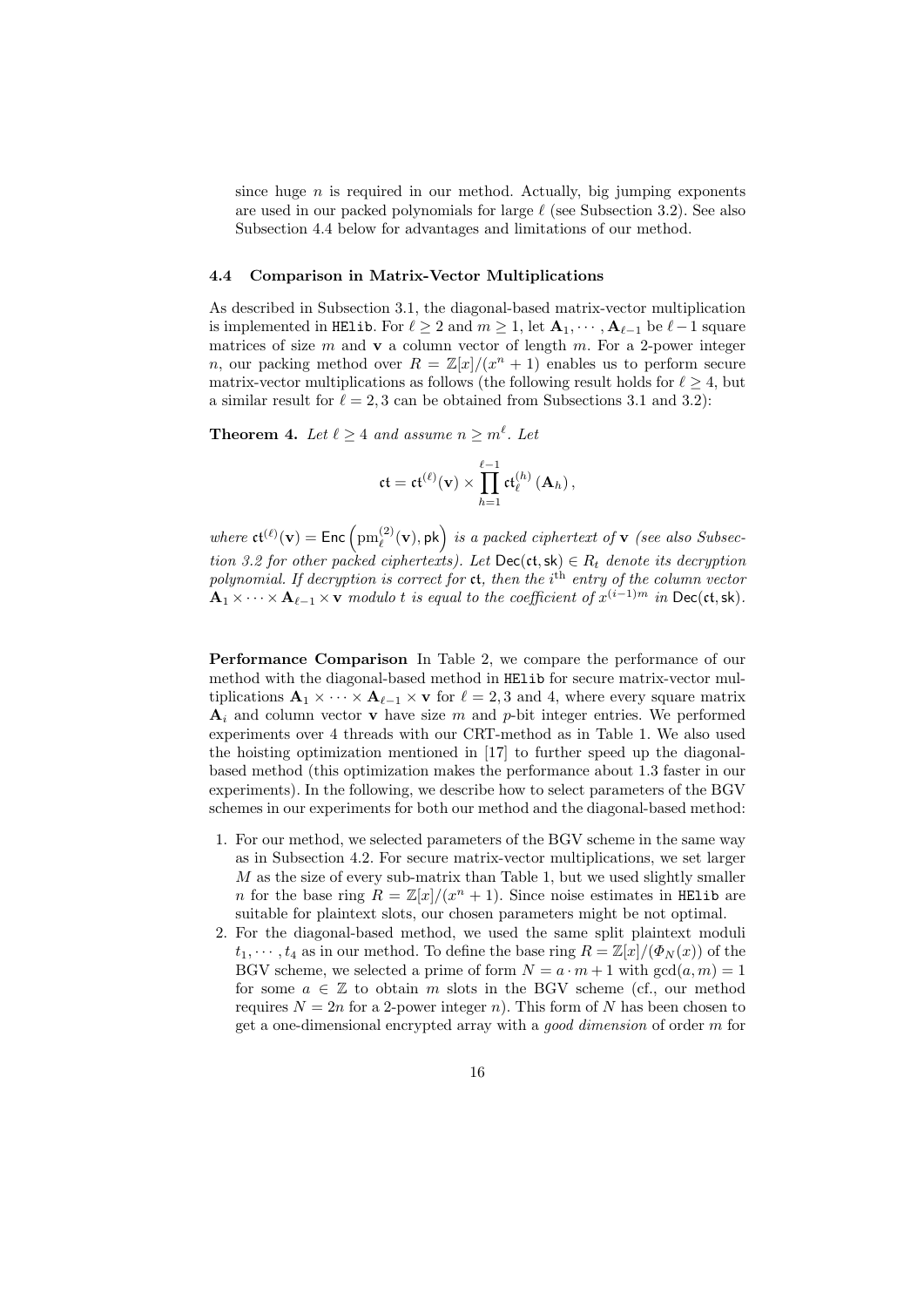Table 2. Performance comparison of our method (Theorem 4) with the diagonal-based method (Subsection 3.1) for secure matrix-vector multiplications  $\mathbf{A}_1 \times \cdots \mathbf{A}_{\ell-1} \times \mathbf{v}$ , where every square matrix  $A_i$  and column vector **v** have size m and p-bit integer entries. We represent  $A_i$  as  $M \times M$  sub-matrices in our block-matrix method and vector  $\bf{v}$  is represented as  $M$  size sub-vectors, and split the plaintext modulus into  $4$ primes  $t_1, \dots, t_4$  in our CRT method. The performance of our method is shown in bold face (our method uses  $\mathbb{Z}[x]/(\Phi_N(x))$  for  $N = 2n$  with 2-power integer n).

| Setting of matrices |                  |                  |                  |                               | Parameters of the scheme |                | Performance (Seconds) |         |            |            |
|---------------------|------------------|------------------|------------------|-------------------------------|--------------------------|----------------|-----------------------|---------|------------|------------|
| ł.                  | $\boldsymbol{m}$ | $\boldsymbol{M}$ | $\boldsymbol{p}$ | $\lfloor \log_2(t_i) \rfloor$ | N                        | L              | Encryption            | Circuit | Decryption | Total Time |
| $\overline{2}$      | 16               | 16               | 16               | 10                            | 6553                     | $\overline{5}$ | 0.4033                | 0.6496  | 0.0236     | 1.0765     |
|                     |                  |                  |                  |                               | $2 \cdot 8192$           | 5              | 0.0217                | 0.0367  | 0.0080     | 0.0664     |
|                     |                  |                  | 32               | 18                            | 6737                     | 5              | 0.4792                | 0.7117  | 0.0397     | 1.02306    |
|                     |                  |                  |                  |                               | $2 \cdot 8192$           | 5              | 0.0237                | 0.0286  | 0.0072     | 0.0595     |
|                     | 32               | 32               | 16               | 10                            | 6689                     | $\overline{5}$ | 0.8514                | 1.3918  | 0.0397     | 1.2306     |
|                     |                  |                  |                  |                               | $2 \cdot 8192$           | 5              | 0.0489                | 0.0605  | 0.0118     | 0.1212     |
|                     |                  |                  | 32               | 18                            | 7457                     | $\overline{5}$ | 0.9925                | 1.5331  | 0.1539     | 2.6795     |
|                     |                  |                  |                  |                               | $2 \cdot 8192$           | 5              | 0.0170                | 0.0201  | 0.0051     | 0.0422     |
|                     |                  | 16               | 16               | 15                            | 8753                     | $\overline{7}$ | 1.7826                | 2.9803  | 0.0529     | 4.8158     |
| 3                   | 16               |                  |                  |                               | 2.8192                   | $\overline{7}$ | 0.0284                | 0.0645  | 0.0051     | 0.0980     |
|                     |                  |                  | 32               | 28                            | 13649                    | 9              | 2.5603                | 4.1327  | 0.2313     | 6.9243     |
|                     |                  |                  |                  |                               | 2.16384                  | 9              | 0.0925                | 0.2523  | 0.0291     | 0.3739     |
|                     | 32               | 32               | 16               | 15                            | 8929                     | $\overline{7}$ | 4.5275                | 5.9489  | 0.2178     | 10.6942    |
|                     |                  | 16               |                  |                               | $2 \cdot 8192$           | $\overline{7}$ | 0.1408                | 0.3099  | 0.0122     | 0.4629     |
|                     |                  | 32               | 32               | 28                            | 13217                    | 11             | 6.1762                | 9.2014  | 0.1439     | 15.5215    |
|                     |                  | 16               |                  |                               | 2.16384                  | 9              | 0.3156                | 0.8628  | 0.0332     | 1.2116     |
|                     | 16               | 16               | 16               | 20                            | 13649                    | 11             | 4.2130                | 7.4059  | 0.0946     | 11.7135    |
| $\overline{4}$      |                  | 8                |                  |                               | 2.16384                  | 9              | 0.4277                | 1.3914  | 0.0290     | 1.8481     |
|                     |                  | 16               | 32               | 36                            | 20753                    | 15             | 10.0600               | 17.5948 | 0.5150     | 28.1698    |
|                     |                  | 8                |                  |                               | 2.16384                  | 11             | 0.4508                | 1.5136  | 0.0272     | 1.9916     |
|                     | 32               | 32               | 16               | 20                            | 13217                    | 11             | 8.5144                | 13.9225 | 0.1439     | 22.5808    |
|                     |                  | 8                |                  |                               | 2.16384                  | 9              | 1.9307                | 8.3040  | 0.0582     | 10.2929    |
|                     |                  | 32               | 32               | 36                            | 20897                    | 17             | 23.4615               | 38.7671 | 0.3008     | 62.5294    |
|                     |                  | 8                |                  |                               | 2.16384                  | 11             | 1.6782                | 9.0052  | 0.0633     | 10.7467    |

efficient and true rotations over slots (see [15, Section 5] for good and bad dimensions). The parameter  $L$  has been chosen through experimentation, but our chosen  $L$  for the diagonal-based method is equal to or slightly larger than our method for correct decryption (around  $2\ell \sim 3\ell$  was chosen for L as in our method). In practice, the diagonal-based method works efficiently when ciphertexts are multiplied one after other, and hence a larger L is required. For  $\ell = 4$ , the diagonal-based method takes 3 successive multiplications while ours takes 2 successive multiplications.

Remark 2. For  $\ell = 4$ ,  $m = 32$  and  $p = 32$  in Table 2, our method required 3.5 GB (0.6 GB excluding context) for secure matrix-vector multiplications. (cf., it required 10.6 GB (1.2 GB excluding context) for secure matrix multiplications with same parameters.) In contrast, the diagonal-based matrix-vector multiplications required 2.8 GB (2 GB excluding context). We observed that the total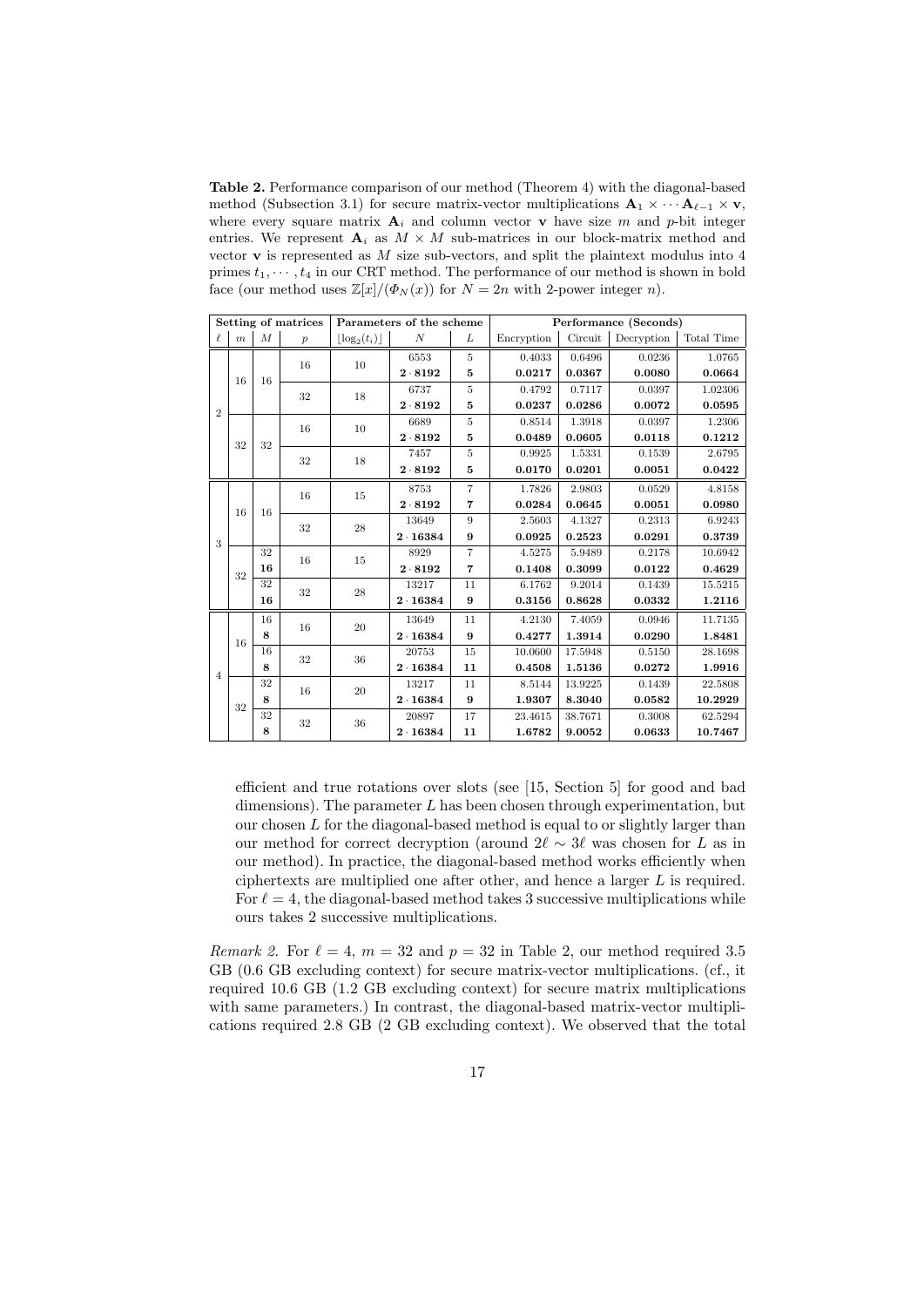

Fig. 2. Plot showing comparison of the results between our method and the diagonalbased method for secure matrix-vector multiplications  $\mathbf{A}_1 \times \cdots \times \mathbf{A}_{\ell-1} \times \mathbf{v}$ . Dashed lines and solid lines are used to represent the total time of our method and the diagonalbased method, respectively (the data are given from Table 2).

memory usage of the diagonal-based method is less than our method, but our method required less memory once the context got initialized. The context generates some components consuming a lot of memory, which are not being used by our method. Hence for a better instantiation of the scheme, without the unnecessary components of context, our method will require less memory than the diagonal-based method.

Advantages and Limitations of Our Method In Figure 2, we summarize comparison results of the total time of both our method and the diagonal-based method for secure matrix-vector multiplications  $\mathbf{A}_1 \times \cdots \times \mathbf{A}_{\ell-1} \times \mathbf{v}$  from Table 2. In the following, we shall discuss advantages and limitations of our method (the same discussion holds for secure matrix multiplications):

Advantages As seen from Table 2 and Figure 2, our method is much faster than the diagonal-based method for  $\ell = 2, 3$  and 4. This is mainly due to that as described in Section 3, our method basically requires  $(\ell - 1)$  homomorphic multiplications over every thread while the diagonal-based method requires at least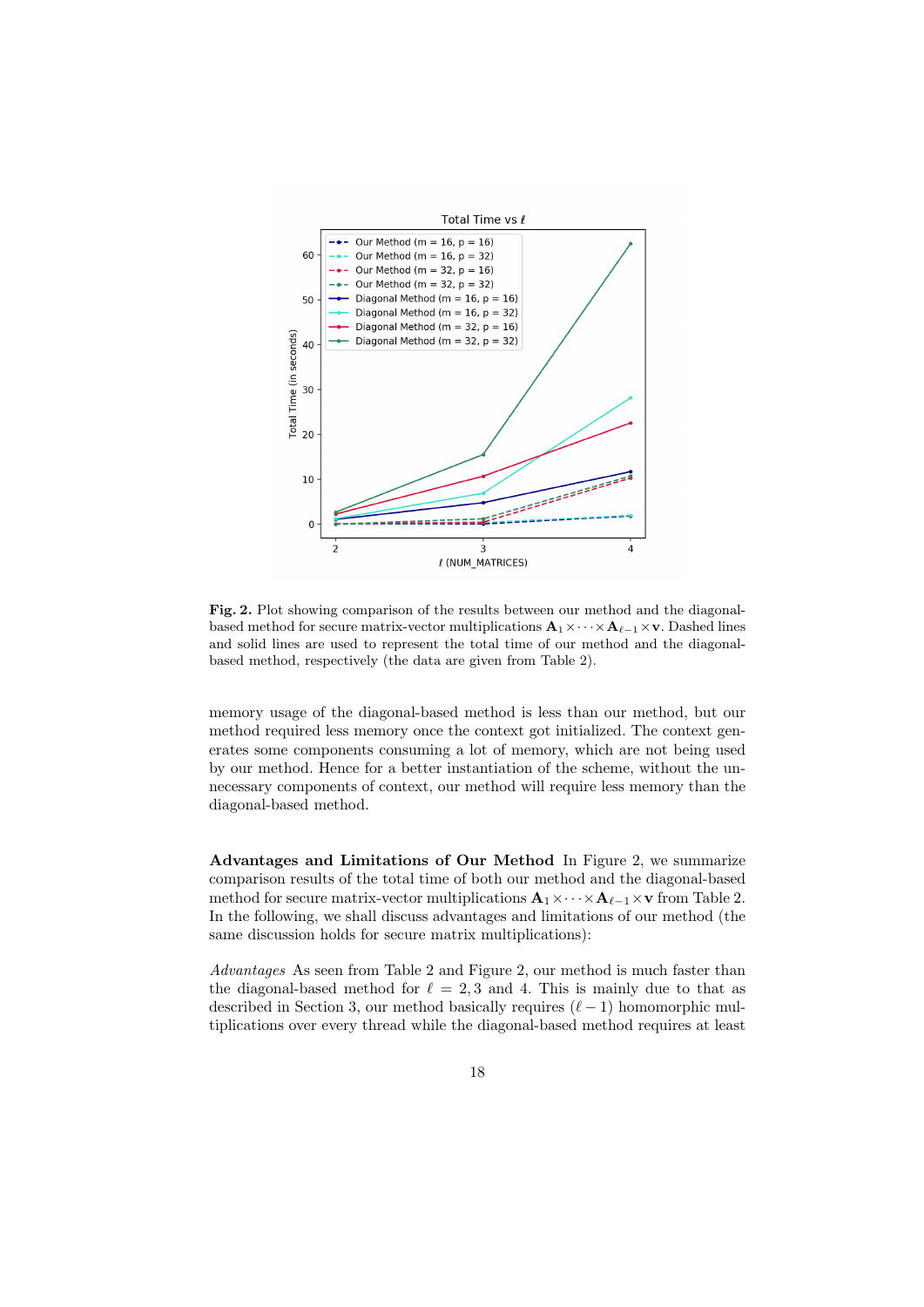$m(\ell-1)$  homomorphic multiplications and (expensive) rotations, where m is the size of every square matrix  $\mathbf{A}_i$ . More precisely, our method takes  $O(\log \ell)$  successive multiplications while the diagonal-based method takes  $O(\ell)$  successive multiplications. Hence a considerably large  $L$  is required for the diagonal-based method, as a result, a large  $N$  is required for security considerations. This is why for the slopes in Figure 2 for the diagonal-based method is much larger than ours for larger  $\ell$ . We also see from Table 2 that encryption time of our method is considerably faster than the diagonal-based method (expensive encoding encryption in the diagonal-based method also makes the performance slow). This is due to that our method can pack a matrix (or a vector) into a single ciphertext, but the diagonal-based method can only pack a row or column vector into slots.

Limitations For large  $\ell$  such as  $\ell > 8$ , we predict that our method would be slower than the diagonal-based method. This is due to that huge  $N = 2n$  with 2-power n is required in our method while flexible primes  $N$  can be chosen in the diagonal-based method. Furthermore, since our packing method is different for each matrix  $A_i$ , our method does not allow to operate packed ciphertexts flexibly. For example, we can not change the order of matrices for multiplications in our method as described in Remark 1. On the other hand, since the diagonalbased method can pack a row or column vector of a matrix in the same way, it enables to operate packed ciphertexts more flexibly over HElib with high-level procedures for data-movement over slots (see [15]).

## 5 Conclusion

We generalized Duong et al.'s packing method [9] for secure *multiple* matrix multiplications  $\mathbf{A}_1 \times \cdots \times \mathbf{A}_\ell$  with integer entries over the BGV scheme. Our method can pack a matrix into a single ciphertext while the diagonal-based method implemented in HElib can only pack a row or column vector. Furthermore, our method enables us to perform secure matrix multiplications by only a few homomorphic multiplications over packed ciphertexts. In particular, our method makes use of the homomorphic property over the native plaintext space of the BGV scheme while the diagonal-based method uses plaintext slots, suitable for SIMD. Our experimental results showed that our method is much faster than the diagonal-based method implemented in HElib for small  $\ell$  such as  $\ell = 2, 3$  and 4 (our method might be slower for large  $\ell > 8$ ). Compared to the diagonal-based method, ours is not flexible for operating matrices in encrypted format, but it requires much less memory. Therefore we hope that our method would be useful in evaluating a fixed circuit including matrix multiplications.

# Acknowledgment

This work was supported by JST CREST Grant Number JPMJCR14D6, Japan. This work was also supported by JSPS KAKENHI Grant Number 16H02830.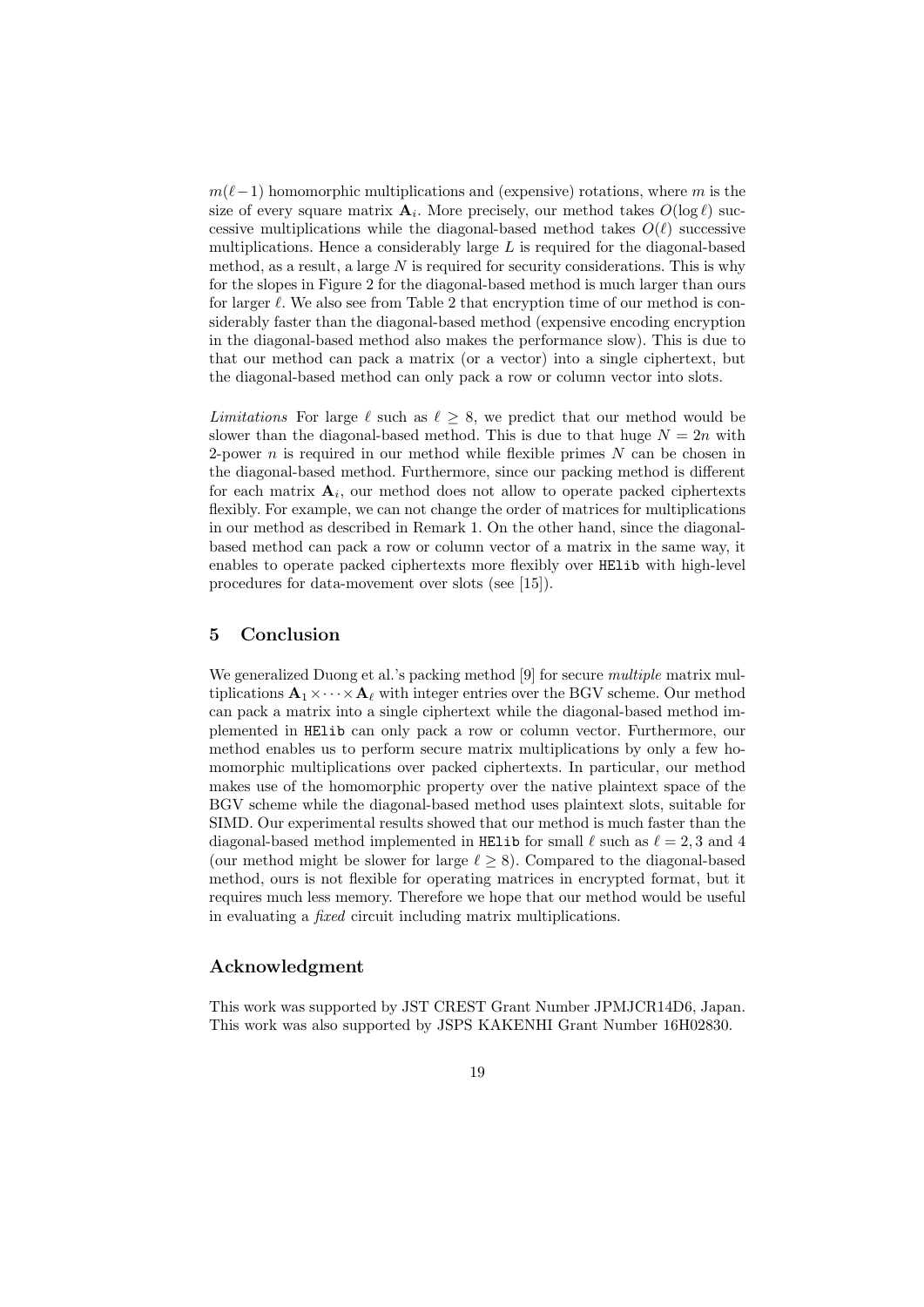#### References

- 1. Dan Boneh, Craig Gentry, Shai Halevi, Frank Wang, and David J Wu. Private database queries using somewhat homomorphic encryption. In Applied Cryptography and Network Security–ACNS 2013, volume 7954 of Lecture Notes in Computer Science, pages 102–118. Springer, 2013.
- 2. Dan Boneh, Eu-Jin Goh, and Kobbi Nissim. Evaluating 2-DNF formulas on ciphertexts. In Theory of Cryptography–TCC 2005, volume 3378 of Lecture Notes in Computer Science, pages 325–341. Springer, 2005.
- 3. Joppe W. Bos, Kristin Lauter, Jake Loftus, and Michael Naehrig. Improved security for a ring-based fully homomorphic encryption scheme. In Cryptography and Coding–IMACC 2013, volume 8308 of Lecture Notes in Computer Science, pages 45–64. Springer, 2013.
- 4. Zvika Brakerski, Craig Gentry, and Vinod Vaikuntanathan. (Leveled) fully homomorphic encryption without bootstrapping. ACM Transactions on Computation Theory (TOCT) - Special issue on innovations in theoretical computer science 2012  $- Part II, 6(3):13, 2014.$
- 5. Zvika Brakerski and Vinod Vaikuntanathan. Fully homomorphic encryption from ring-LWE and security for key dependent messages. In Advances in Cryptology– CRYPTO 2011, volume 6841 of Lecture Notes in Computer Science, pages 505–524. Springer, 2011.
- 6. Jung Hee Cheon, Miran Kim, and Myungsun Kim. Optimized search-and-compute circuits and their application to query evaluation on encrypted data. IEEE Transactions on Information Forensics and Security, 11(1):188–199, 2016.
- 7. Ilaria Chillotti, Nicolas Gama, Mariya Georgieva, and Malika Izabachene. Faster fully homomorphic encryption: Bootstrapping in less than 0.1 seconds. In Advacens in Cryptology–ASIACRYPT 2016, volume 10031 of Lecture Notes in Computer Science, pages 3–33. Springer, 2016.
- 8. Ana Costache and Nigel P. Smart. Which ring based somewhat homomorphic encryption scheme is best? In Topics in Cryptology–CT-RSA 2016, volume 9610 of Lecture Notes in Computer Science, pages 325–340. Springer, 2016.
- 9. Dung Hoang Duong, Pradeep Kumar Mishra, and Masaya Yasuda. Efficient secure matrix multiplication over LWE-based homomorphic encryption. Tatra Mountains Mathematical Publications, 67(1), 2016.
- 10. Junfeng Fan and Frederik Vercauteren. Somewhat practical fully homomorphic encryption. IACR Cryptology ePrint Archive, Report 2012/144, 2012.
- Craig Gentry. Fully homomorphic encryption using ideal lattices. In Symposium on Theory of Computing–STOC 2009, pages 169–178. ACM, 2009.
- 12. Craig Gentry, Shai Halevi, and Nigel P. Smart. Fully homomorphic encryption with polylog overhead. In Advances in Cryptology - EUROCRYPT 2012, volume 7237 of Lecture Notes in Computer Science, pages 465–482. Springer, 2012.
- 13. Craig Gentry, Shai Halevi, and Nigel P. Smart. Homomorphic evaluation of the AES circuit. In Advances in Cryptology – CRYPTO 2012, volume 7417 of Lecture Notes in Computer Science, pages 850–867. Springer, 2012.
- 14. Shai Halevi and Victor Shoup. Design and implementation of a homomorphicencryption library, 2013.
- 15. Shai Halevi and Victor Shoup. Algorithms in HElib. In Juan A. Garay and Rosario Gennaro, editors, Advances in Cryptology – CRYPTO 2014, pages 554–571, Berlin, Heidelberg, 2014. Springer Berlin Heidelberg.
- 16. Shai Halevi and Victor Shoup. Helib https://github.com/shaih/HElib, 2014.